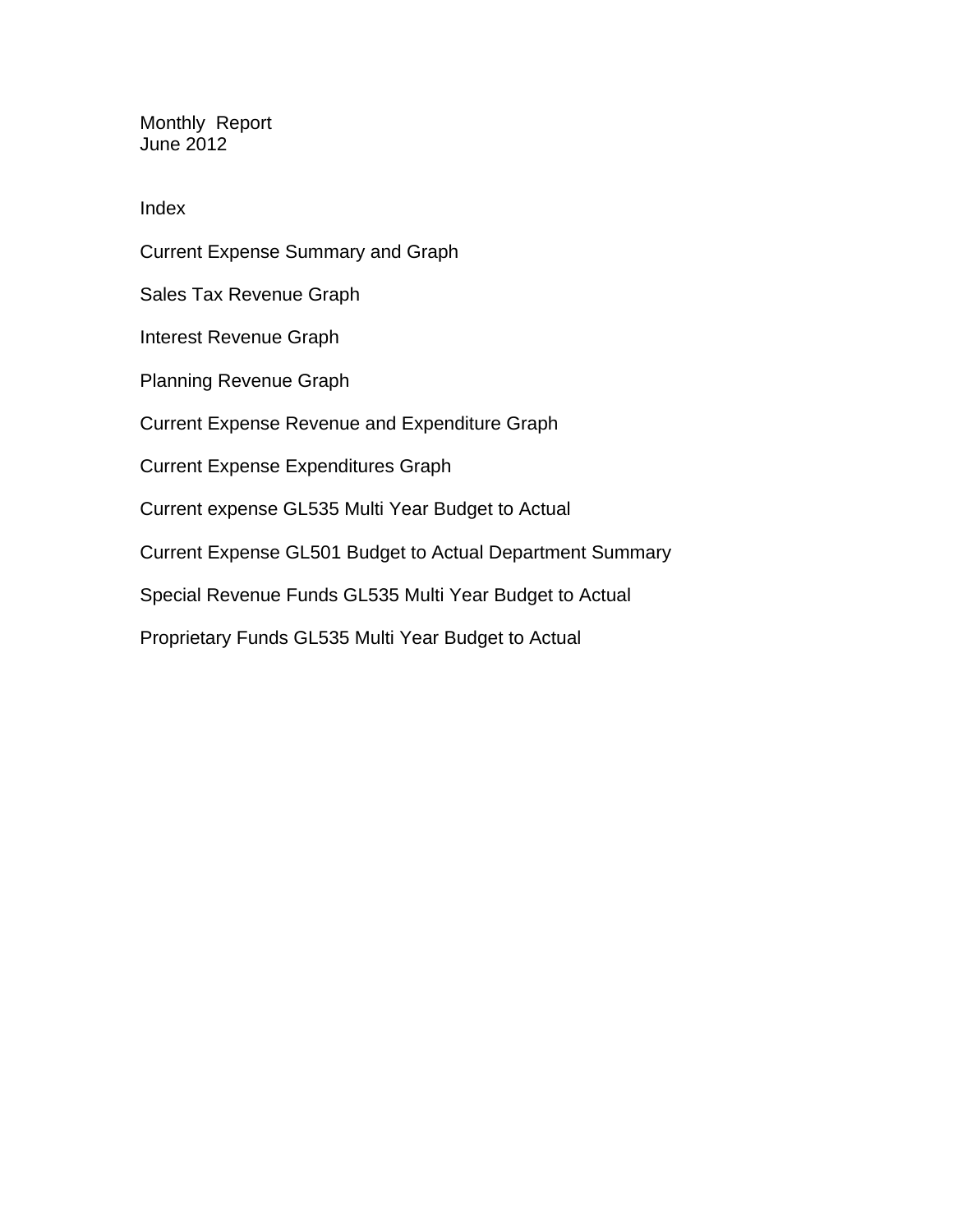|                               | CURRENT EXPENSE Thousands (000's) |                     |                         |               |                |            |                         |               |                          |            |                         |               |
|-------------------------------|-----------------------------------|---------------------|-------------------------|---------------|----------------|------------|-------------------------|---------------|--------------------------|------------|-------------------------|---------------|
|                               |                                   | <b>Current Year</b> |                         |               |                | 2011       |                         |               |                          | 2010       |                         |               |
|                               | Current                           | <b>YTD</b>          | <b>Budget</b>           | % VS          | Current        | <b>YTD</b> | <b>Budget</b>           | % VS          | Current                  | <b>YTD</b> | <b>Budget</b>           | % VS          |
|                               | Actual                            | Actual              | Net of Beg.<br>Fund Bal | <b>Budget</b> | Actual         | Actual     | Net of Beg.<br>Fund Bal | <b>Budget</b> | Actual                   | Actual     | Net of Beg.<br>Fund Bal | <b>Budget</b> |
| Revenue                       |                                   |                     |                         |               |                |            |                         |               |                          |            |                         |               |
| Property Tax                  | 62                                | 3,908               | 7,182                   | 54%           | 88             | 3,986      | 7,437                   | 54%           | 99                       | 3,807      | 7,368                   | 52%           |
| Sales Tax                     | 307                               | 1,948               | 3,850                   | 51%           | 324            | 1,958      | 4,111                   | 48%           | 316                      | 2,062      | 4,326                   | 48%           |
| <b>Planning and Community</b> | 109                               | 610                 | 1,656                   | 37%           | 167            | 735        | 1,412                   | 52%           | 162                      | 726        | 1,229                   | 59%           |
| Interest - Investment         | 51                                | 198                 | 250                     | 79%           | 6              | 64         | 200                     | 32%           | 47                       | 183        | 550                     | 33%           |
| Other                         | 608                               | 3,289               | 5,122                   | 64%           | 527            | 3,293      | 5,276                   | 62%           | 509                      | 2,949      | 5,171                   | 57%           |
| Subtotal                      | 1,138                             | 9,952               | 18,060                  | 55%           | 1,112          | 10,037     | 18,436                  | 54%           | 1,133                    | 9,727      | 18,644                  | 52%           |
| Intergovernmental (Grants)    | 65                                | 367                 | 1,066                   | 34%           | 115            | 421        | 1,040                   | 40%           | 70                       | 424        | 807                     | 53%           |
| Total                         | 1,203                             | 10,319              | 19,126                  | 54%           | 1,228          | 10,458     | 19,476                  | 54%           | 1,204                    | 10,151     | 19,451                  | 52%           |
| Interfund Transfers-In        | $\blacksquare$                    | 2,201               | 2,301                   | 96%           | $\blacksquare$ | 1,879      | 1,919                   | 98%           | $\blacksquare$           | 1,948      | 1,948                   | 100%          |
| Use of Beg Fund Balance       |                                   |                     | 130                     | 0%            |                |            | 185                     | 0%            | ÷,                       |            | 1,210                   | 0%            |
| <b>Total Revenue</b>          | 1,203                             | 12,520              | 21,557                  | 58%           | 1,228          | 12,337     | 21,580                  | 57%           | 1,204                    | 12,099     | 22,609                  | 54%           |
|                               |                                   |                     |                         |               |                |            |                         |               |                          |            |                         |               |
| Expenditures                  | 1.707                             | 9.680               | 20,371                  | 48%           | 1,682          | 9,500      | 19,917                  | 48%           | 1.809                    | 10,257     | 21,347                  | 48%           |
| Interfund Transfers-Out       |                                   | 1,052               | 1,186                   | 89%           |                | 1,205      | 1,663                   | 72%           | $\overline{\phantom{a}}$ | 1,357      | 1,262                   | 108%          |
| <b>Total Expenditures</b>     | 1,707                             | 10,732              | 21,557                  | 50%           | 1,682          | 10,705     | 21,580                  | 50%           | 1,809                    | 11,614     | 22,609                  | 51%           |
| Net Current Expense           | (504)                             | 1,788               | 0                       |               | (454)          | 1,632      | 0                       |               | (605)                    | 485        | 0                       |               |



H:\Accounting\Monthly Reports\2012 Mo Report\06 Jun 2012\0612 Jun 2012.xls 7/16/2012 2:53 PM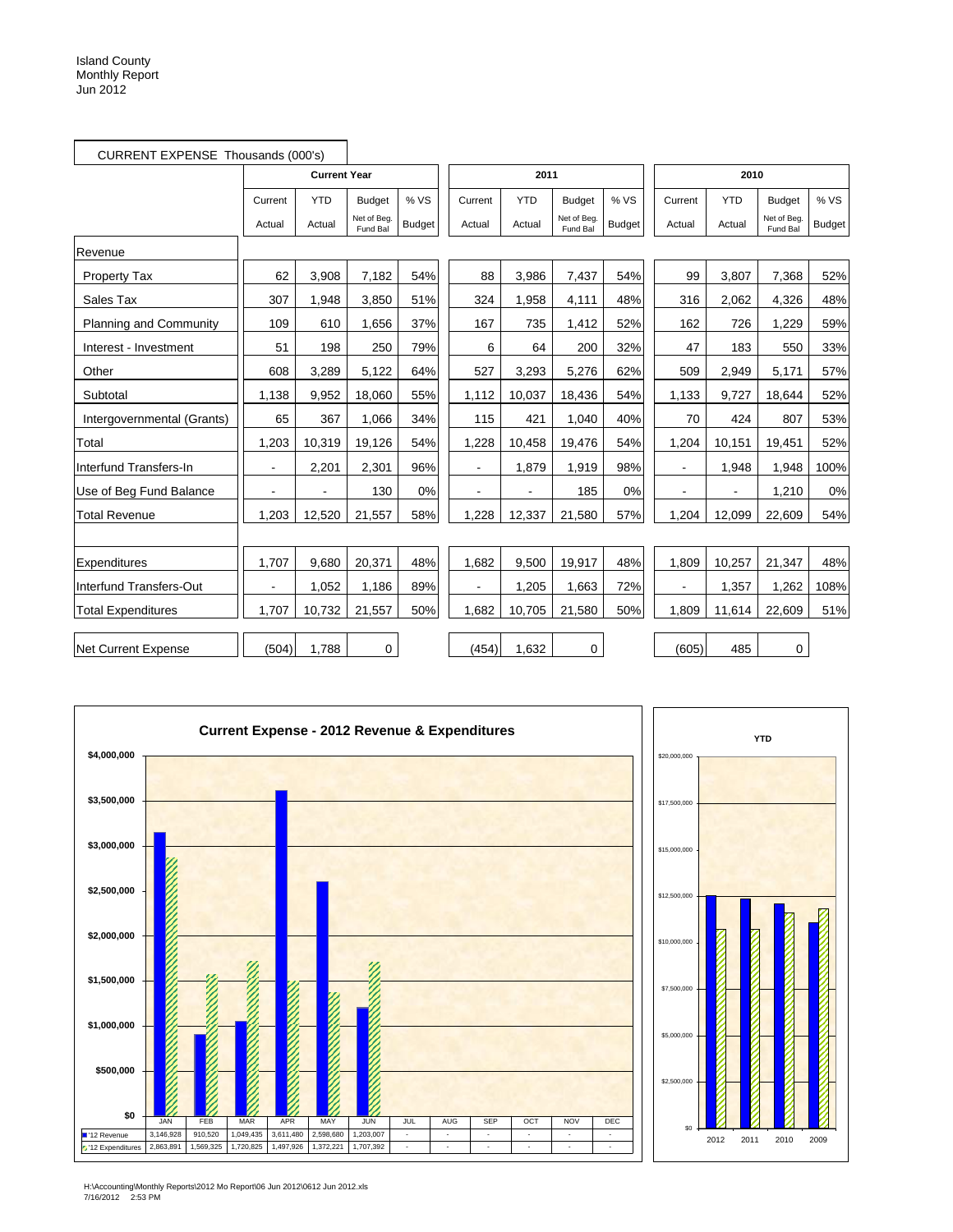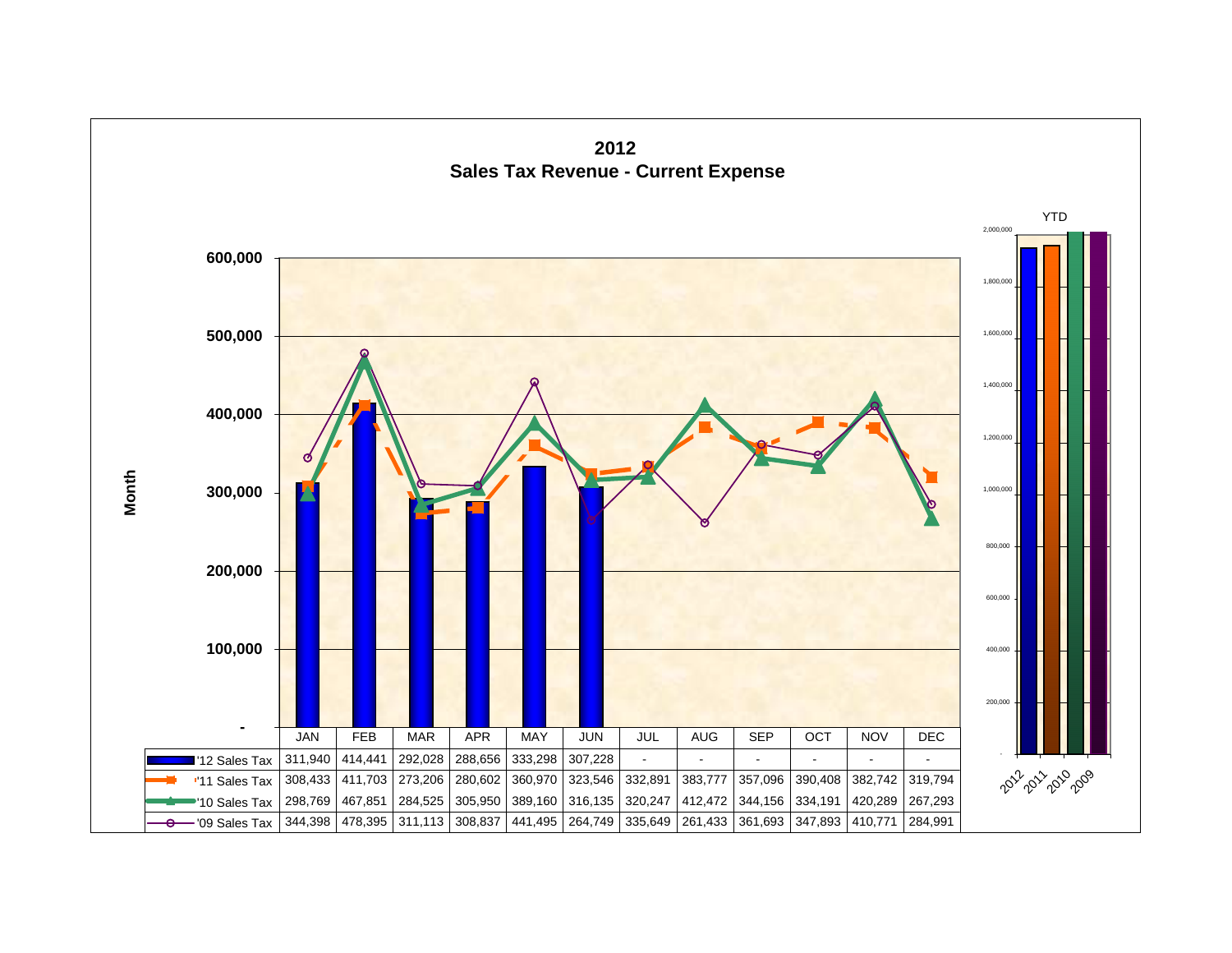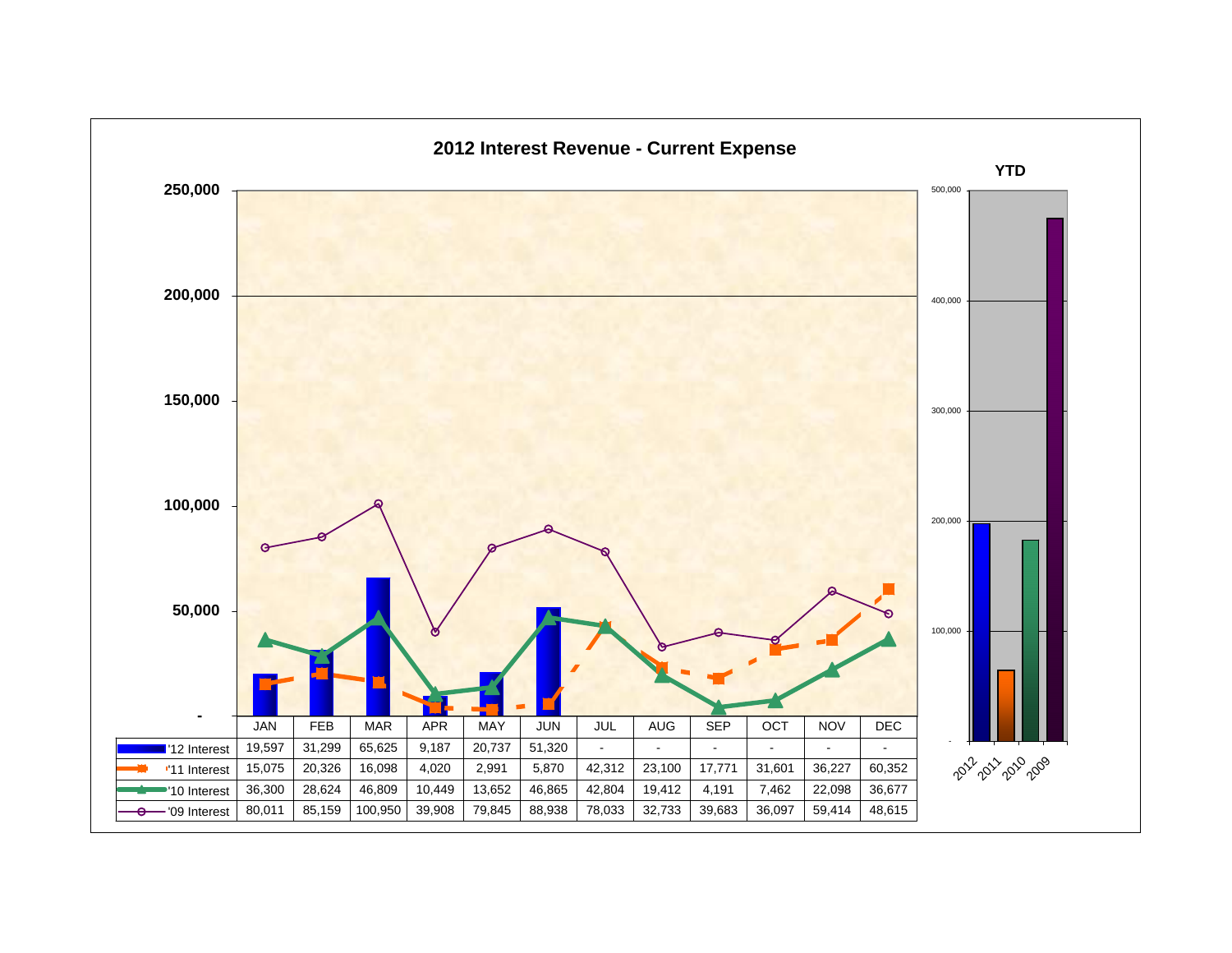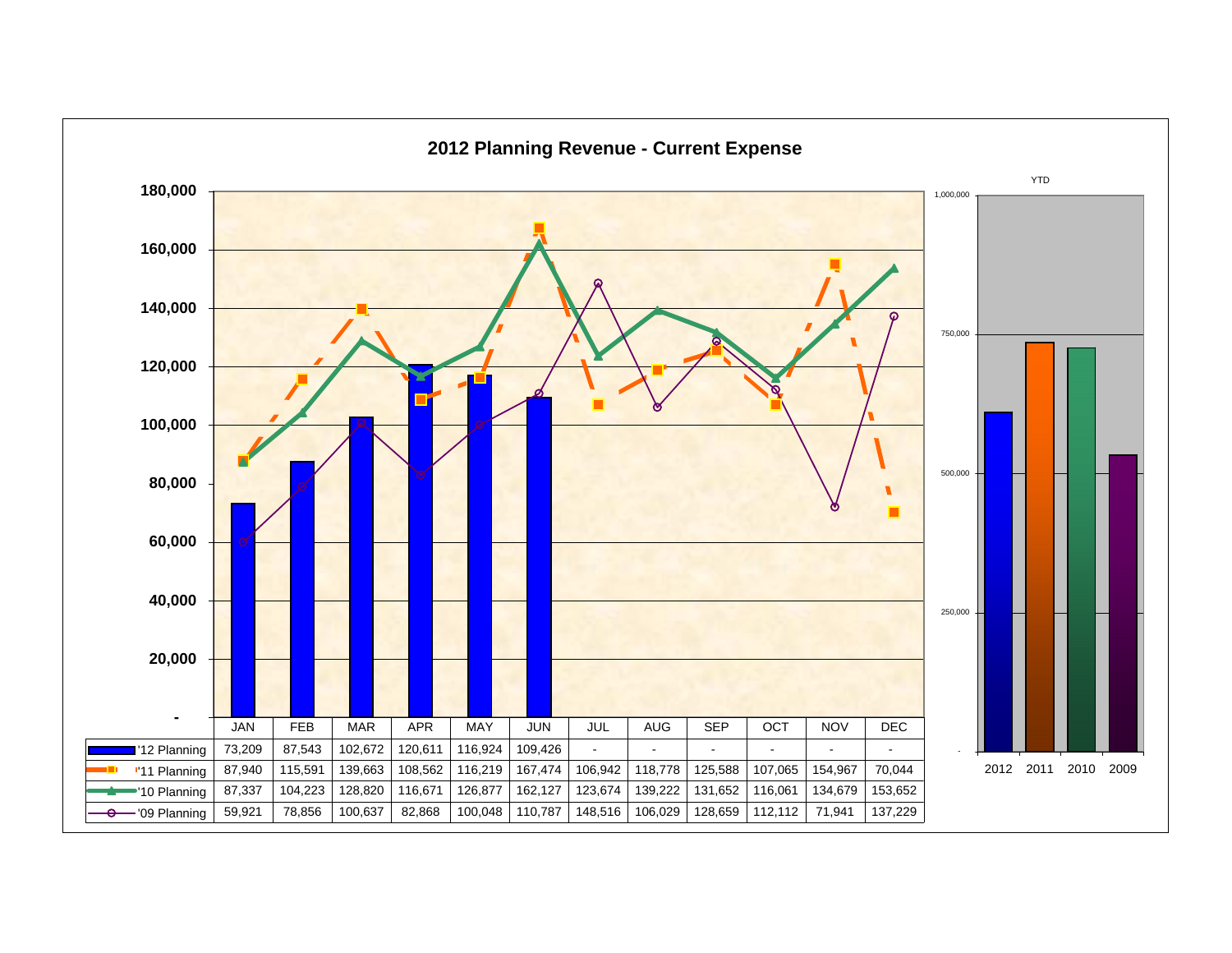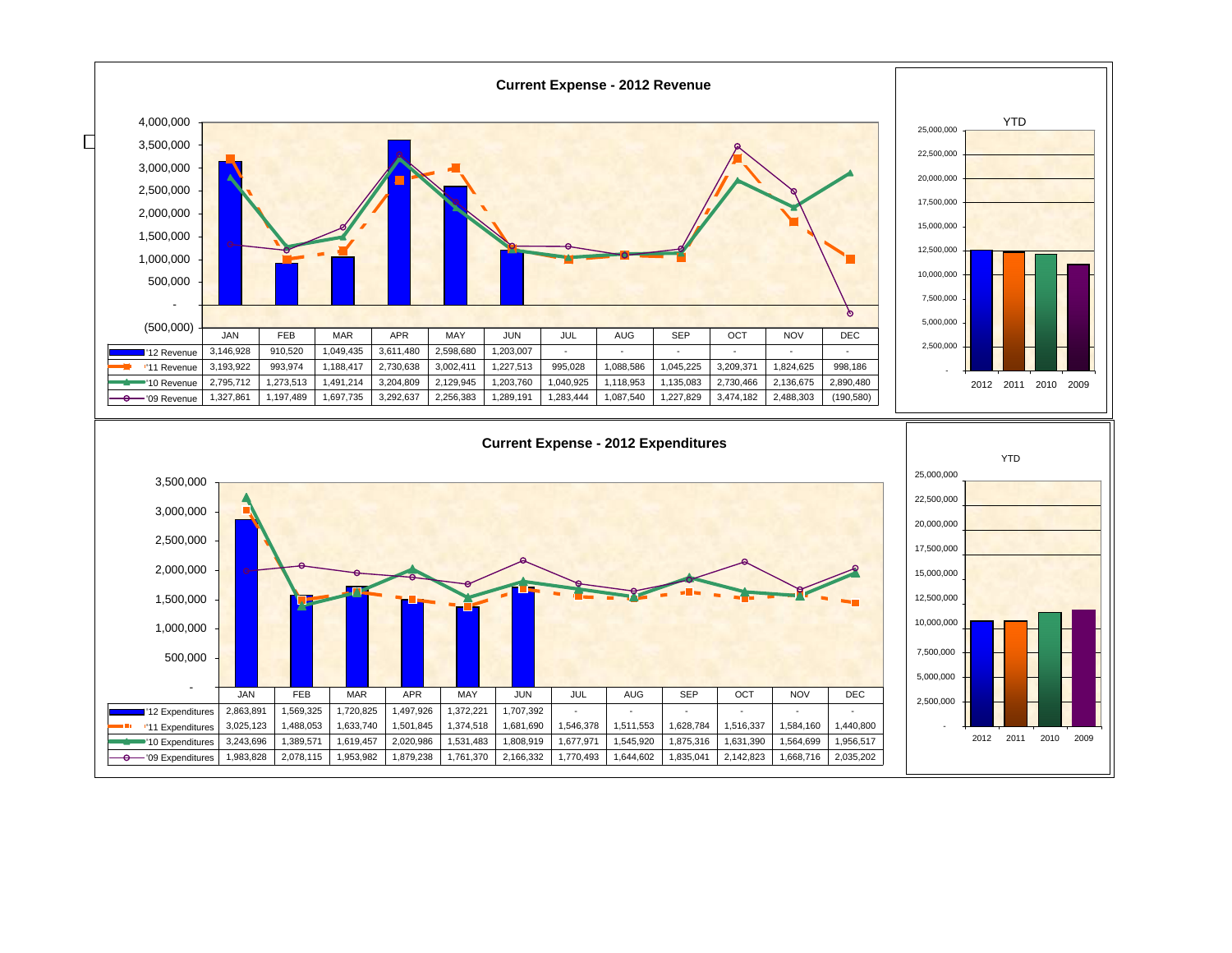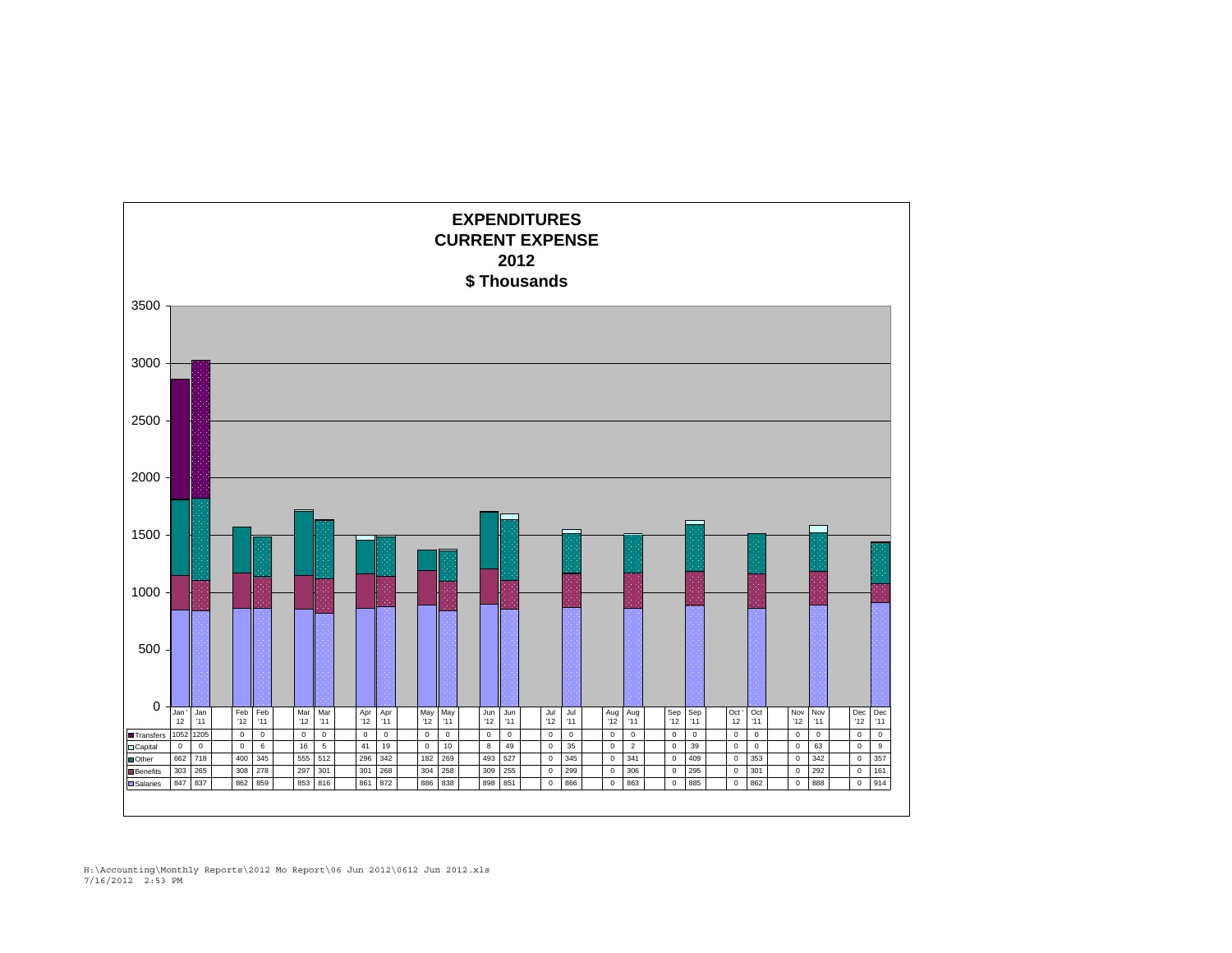|                              |                    |                                    |                | 2012             | 2012<br>Month  | 2012<br>Year to | 2012<br>Encumbered | 2012             |                |
|------------------------------|--------------------|------------------------------------|----------------|------------------|----------------|-----------------|--------------------|------------------|----------------|
|                              |                    | <b>Prior Years to Date Actuals</b> |                | Approved         | to Date @      | Date @          | Amount @           | Balance @        | <b>Percent</b> |
| Object                       | <b>Description</b> | 2010                               | 2011           | <b>Budget</b>    | 06/30/2012     | 06/30/2012      | 06/30/2012         | 06/30/2012       | <b>YTD</b>     |
| <b>CURRENT EXPENSE (001)</b> |                    |                                    |                |                  |                |                 |                    |                  |                |
| USE OF FUND BALANCE          |                    | 0.00                               | 0.00           | 130.000.00       | 0.00           | 0.00            | 0.00               | 130.000.00       | $0\%$          |
| <b>REVENUES</b>              |                    | 9.727.463.56                       | 10.037.257.92  | 18,060,527.00    | 1,137,998.09   | 9.952.441.18    | 0.00               | 8,108,085.82     | 55 %           |
| <b>GRANT REVENUES</b>        |                    | 423.589.51                         | 420.618.23     | 1.066.288.00     | 65.009.36      | 367.050.15      | 0.00               | 699.237.85       | 34 %           |
| <b>EXPENDITURES</b>          |                    | (10, 257, 325.74)                  | (9,499,863.48) | (20.371.421.25)  | (1,707,392.73) | (9,679,626.91)  | 0.00               | (10.691, 794.34) | 48 %           |
| <b>TRANSFERS IN</b>          |                    | .947.900.00                        | 1.879.000.00   | 2,300,560.00     | 0.00           | 2,200,560.00    | 0.00               | 100.000.00       | 96 %           |
| <b>TRANSFERS OUT</b>         |                    | (1.356.786.77)                     | (1,205,107.00) | (1, 185, 954.00) | 0.00           | (1,051,954.00)  | 0.00               | (134,000.00)     | 89%            |
| Net CURRENT EXPENSE (001)    |                    | 484,840.56                         | 1,631,905.67   | (0.25)           | (504, 385.28)  | 1,788,470.42    | 0.00               | (1,788,470.67)   |                |
| <b>Grand Total All Funds</b> |                    | 484.840.56                         | 1,631,905.67   | (0.25)           | (504, 385.28)  | 1,788,470.42    | 0.00               | (1,788,470.67)   |                |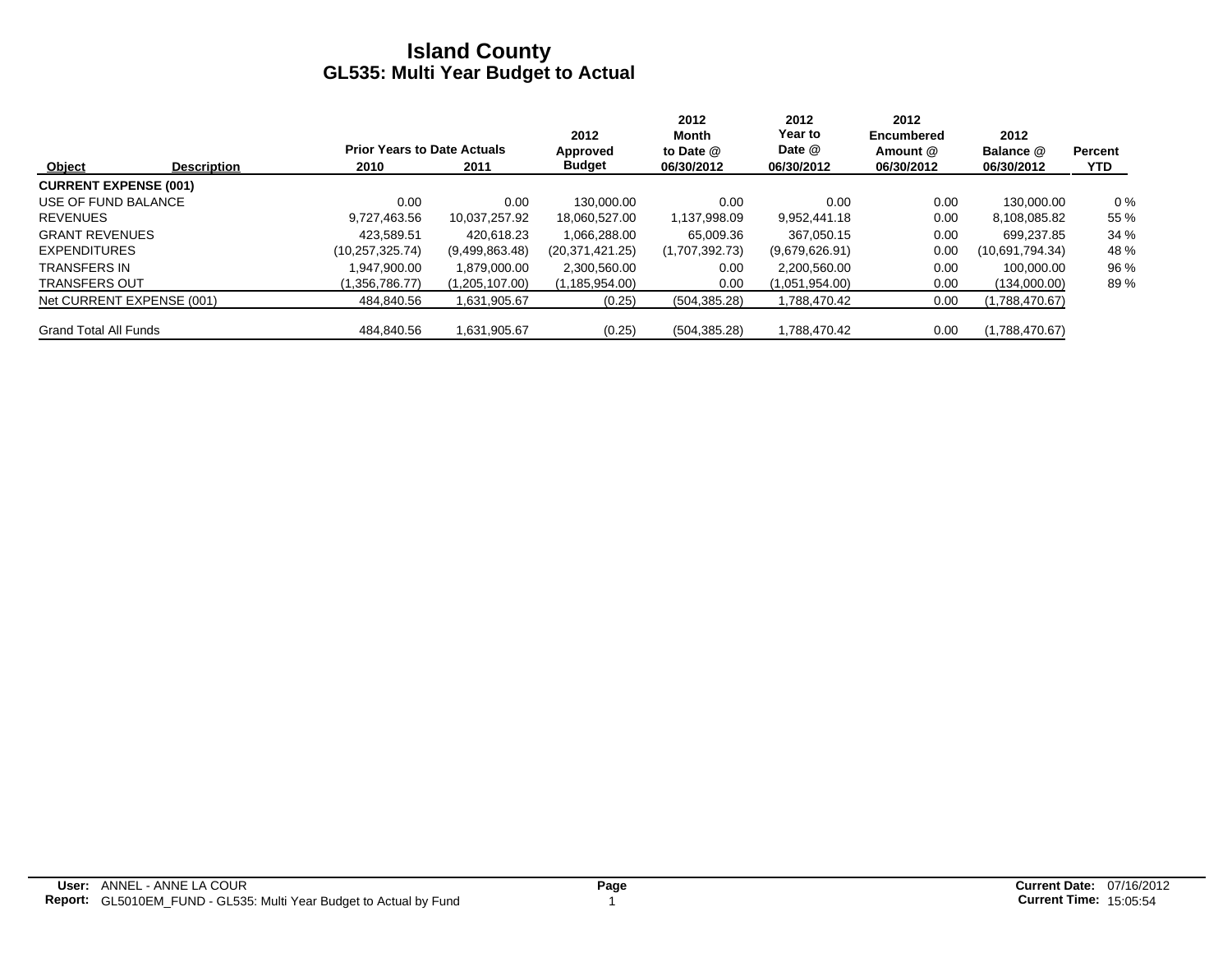|                                                       |                |               | <b>Report Date: 06/30/2012</b> |                                 |                       |
|-------------------------------------------------------|----------------|---------------|--------------------------------|---------------------------------|-----------------------|
| <b>Group - Description</b>                            | <b>Budget</b>  | <b>Actual</b> | <b>Encumbrance</b>             | <b>Balance</b>                  | Percent<br><b>YTD</b> |
| Dept: 11 PUBLIC WORKS<br><b>Revenue</b>               |                |               |                                |                                 |                       |
| 34 CHARGES FOR GOODS & SERVICES                       | 10,560.00      | 9,115.95      | 0.00                           | 1,444.05                        | 86.32                 |
| <b>36 MISCELLANEOUS REVENUES</b>                      | 4,000.00       | 9.00          | 0.00                           | 3,991.00                        | 0.22                  |
| 39 OTHER FINANCING SOURCES                            | 167,060.00     | 170,538.35    | 0.00                           | (3,478.35)                      | 102.08                |
| <b>Revenue Total:</b>                                 | 181,620.00     | 179,663.30    | 0.00                           | 1,956.70                        | 98.92                 |
| <b>Expenditures</b>                                   |                |               |                                |                                 |                       |
| 10 SALARIES & BENEFITS                                | 126,700.00     | 70,844.64     | 0.00                           | 55,855.36                       | 55.91                 |
| 20 MAINTENANCE & OPERATIONS                           | 55,420.00      | 26,281.33     | 0.00                           | 29,138.67                       | 47.42                 |
| <b>30 INTERGOVERMENT</b>                              | 0.00           | 748.67        | 0.00                           | (748.67)                        | $0.00\,$              |
| <b>Expenditure Total:</b>                             | 182,120.00     | 97,874.64     | 0.00                           | 84,245.36                       | 53.74                 |
| <b>Dept Total:</b>                                    | (500.00)       | 81,788.66     | 0.00                           | (82, 288.66)                    |                       |
| <b>Dept: 13 HUMAN SERVICES</b><br><b>Expenditures</b> |                |               |                                |                                 |                       |
| 20 MAINTENANCE & OPERATIONS                           | 152,435.00     | 63,531.57     | 0.00                           | 88,903.43                       | 41.67                 |
| 50 INTERDEPT & TRANSFERS                              | 6,010.00       | 6,010.00      | 0.00                           | 0.00                            | 100.00                |
| <b>Expenditure Total:</b>                             | 158,445.00     | 69,541.57     | 0.00                           | 88,903.43                       | 43.89                 |
| <b>Dept Total:</b>                                    | (158, 445.00)  | (69, 541.57)  | 0.00                           | (88,903.43)                     |                       |
| Dept: 20 ASSESSOR<br><b>Revenue</b>                   |                |               |                                |                                 |                       |
| 34 CHARGES FOR GOODS & SERVICES                       | 11,700.00      | 11,141.82     | 0.00                           | 558.18                          | 95.22                 |
| <b>36 MISCELLANEOUS REVENUES</b>                      | 1,000.00       | 1.00          | 0.00                           | 999.00                          | 0.10                  |
| <b>Revenue Total:</b>                                 | 12,700.00      | 11,142.82     | 0.00                           | 1,557.18                        | 87.73                 |
| <b>Expenditures</b><br>10 SALARIES & BENEFITS         | 932,251.00     | 467,261.52    | 0.00                           | 464,989.48                      | 50.12                 |
| 20 MAINTENANCE & OPERATIONS                           | 110,830.00     | 37,763.11     | 0.00                           | 73,066.89                       | 34.07                 |
| <b>Expenditure Total:</b>                             | 1,043,081.00   | 505,024.63    | 0.00                           | 538,056.37                      | 48.41                 |
| <b>Dept Total:</b>                                    | (1,030,381.00) | (493, 881.81) | 0.00                           | (536, 499.19)                   |                       |
| Dept: 21 AUDITOR                                      |                |               |                                |                                 |                       |
| <b>Revenue</b>                                        |                |               |                                |                                 |                       |
| 32 LICENSES & PERMITS                                 | 4,000.00       | 3,225.75      | 0.00                           | 774.25                          | 80.64                 |
| 34 CHARGES FOR GOODS & SERVICES                       | 571,000.00     | 307,726.16    | 0.00                           | 263,273.84                      | 53.89                 |
| <b>36 MISCELLANEOUS REVENUES</b>                      | 0.00           | (1,567.92)    | 0.00                           | 1,567.92                        | 0.00                  |
| <b>Revenue Total:</b>                                 | 575,000.00     | 309,383.99    | 0.00                           | 265,616.01                      | 53.80                 |
| <b>Expenditures</b>                                   |                |               |                                |                                 |                       |
| 10 SALARIES & BENEFITS                                | 666,795.00     | 325,634.59    | 0.00                           | 341,160.41                      | 48.83                 |
| 20 MAINTENANCE & OPERATIONS                           | 114,950.00     | 38,787.61     | 0.00                           | 76,162.39                       | 33.74                 |
| <b>Expenditure Total:</b>                             | 781,745.00     | 364,422.20    | 0.00                           | 417,322.80                      | 46.61                 |
| <b>Dept Total:</b>                                    | (206,745.00)   | (55,038.21)   | 0.00                           | (151,706.79)                    |                       |
| Dept: 24 CLERK                                        |                |               |                                |                                 |                       |
| <b>Revenue</b>                                        |                |               |                                |                                 |                       |
| 33 INTERGOVERMENTAL REVENUES                          | 75,000.00      | 30,786.38     | 0.00                           | 44,213.62                       | 41.04                 |
| 34 CHARGES FOR GOODS & SERVICES                       | 197,000.00     | 127,463.96    | 0.00                           | 69,536.04                       | 64.70                 |
| <b>35 FINES &amp; PENALTIES</b>                       | 59,400.00      | 24,691.22     | 0.00                           | 34,708.78                       | 41.56                 |
| ANNEL - ANNE LA COUR<br>User:                         | Page           |               |                                | <b>Current Date: 07/16/2012</b> |                       |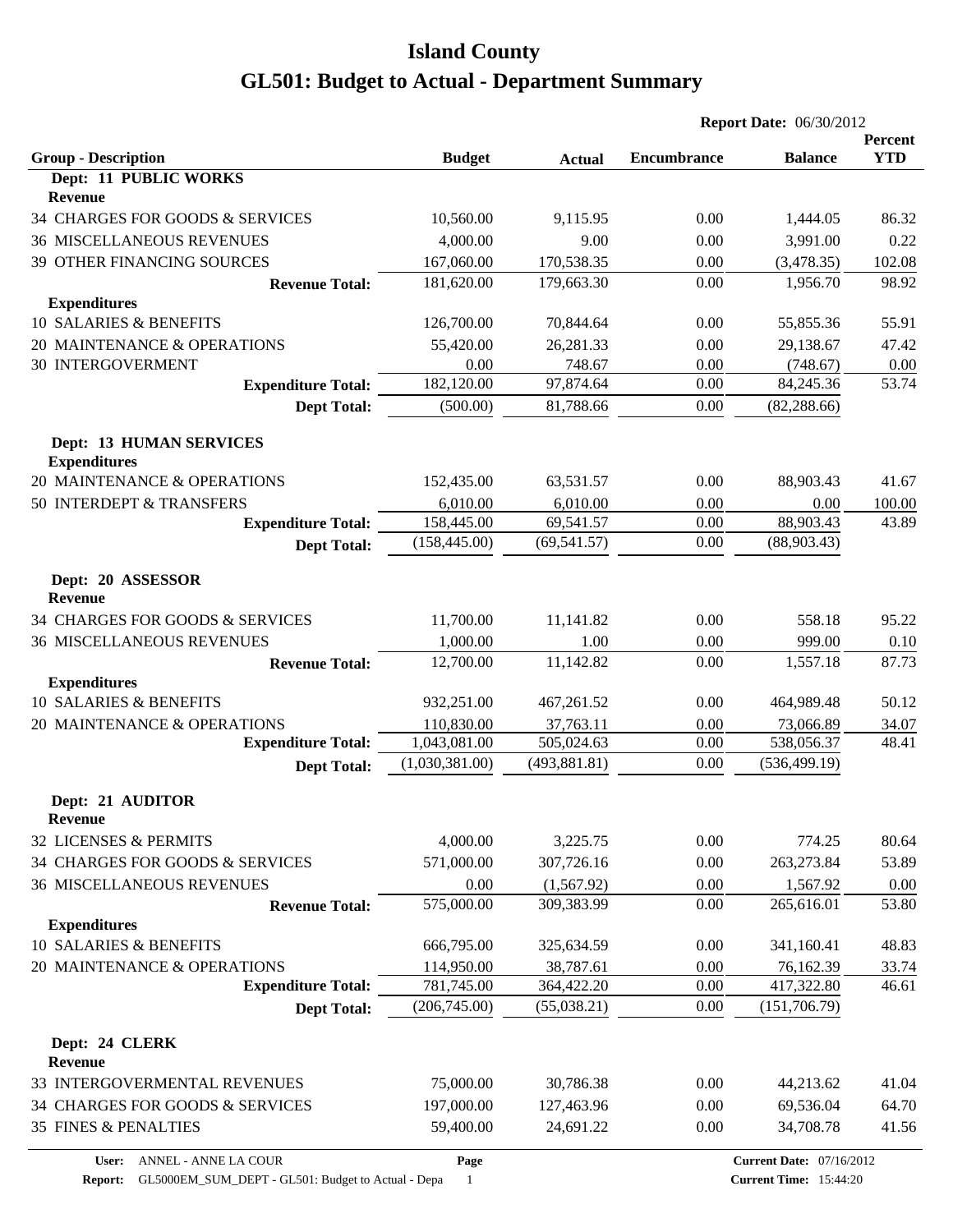|                                                         |               |               | <b>Report Date: 06/30/2012</b> |                |                       |
|---------------------------------------------------------|---------------|---------------|--------------------------------|----------------|-----------------------|
| <b>Group - Description</b>                              | <b>Budget</b> | <b>Actual</b> | <b>Encumbrance</b>             | <b>Balance</b> | Percent<br><b>YTD</b> |
| <b>36 MISCELLANEOUS REVENUES</b>                        | 5,000.00      | 2,115.42      | 0.00                           | 2,884.58       | 42.30                 |
| 39 OTHER FINANCING SOURCES                              | 9,000.00      | 9,000.00      | 0.00                           | 0.00           | 100.00                |
| <b>Revenue Total:</b>                                   | 345,400.00    | 194,056.98    | 0.00                           | 151,343.02     | 56.18                 |
| <b>Expenditures</b>                                     |               |               |                                |                |                       |
| 10 SALARIES & BENEFITS                                  | 384,600.00    | 183,602.16    | 0.00                           | 200,997.84     | 47.73                 |
| 20 MAINTENANCE & OPERATIONS                             | 31,500.00     | 14,948.63     | 0.00                           | 16,551.37      | 47.45                 |
| <b>Expenditure Total:</b>                               | 416,100.00    | 198,550.79    | 0.00                           | 217,549.21     | 47.71                 |
| <b>Dept Total:</b>                                      | (70,700.00)   | (4,493.81)    | 0.00                           | (66, 206.19)   |                       |
| Dept: 25 COMMISSIONERS<br><b>Revenue</b>                |               |               |                                |                |                       |
| 34 CHARGES FOR GOODS & SERVICES                         | 500.00        | 106.25        | 0.00                           | 393.75         | 21.25                 |
| <b>36 MISCELLANEOUS REVENUES</b>                        | 7,846.00      | 3,676.56      | 0.00                           | 4,169.44       | 46.85                 |
| <b>Revenue Total:</b>                                   | 8,346.00      | 3,782.81      | 0.00                           | 4,563.19       | 45.32                 |
| <b>Expenditures</b>                                     |               |               |                                |                |                       |
| 10 SALARIES & BENEFITS                                  | 569,577.00    | 279,865.99    | 0.00                           | 289,711.01     | 49.13                 |
| 20 MAINTENANCE & OPERATIONS                             | 59,850.00     | 17,795.55     | 0.00                           | 42,054.45      | <u>29.73</u>          |
| <b>Expenditure Total:</b>                               | 629,427.00    | 297,661.54    | 0.00                           | 331,765.46     | 47.29                 |
| <b>Dept Total:</b>                                      | (621,081.00)  | (293, 878.73) | 0.00                           | (327, 202.27)  |                       |
| <b>Dept: 26 CENTRAL SERVICES</b><br><b>Expenditures</b> |               |               |                                |                |                       |
| 10 SALARIES & BENEFITS                                  | 463,100.00    | 236,845.10    | 0.00                           | 226,254.90     | 51.14                 |
| 20 MAINTENANCE & OPERATIONS                             | 379,200.00    | 157,727.89    | 0.00                           | 221,472.11     | 41.59                 |
| <b>40 CAPITAL</b>                                       | 153,000.00    | 41,639.79     | 0.00                           | 111,360.21     | 27.21                 |
| <b>Expenditure Total:</b>                               | 995,300.00    | 436,212.78    | 0.00                           | 559,087.22     | 43.82                 |
| <b>Dept Total:</b>                                      | (995,300.00)  | (436, 212.78) | 0.00                           | (559,087.22)   |                       |
| Dept: 27 CORONER<br><b>Revenue</b>                      |               |               |                                |                |                       |
| 33 INTERGOVERMENTAL REVENUES                            | 20,000.00     | 17,510.40     | 0.00                           | 2,489.60       | 87.55                 |
| <b>36 MISCELLANEOUS REVENUES</b>                        | 0.00          | 0.00          | 0.00                           | 0.00           | 0.00                  |
| <b>Revenue Total:</b>                                   | 20,000.00     | 17,510.40     | 0.00                           | 2,489.60       | 87.55                 |
| <b>Expenditures</b>                                     |               |               |                                |                |                       |
| 10 SALARIES & BENEFITS                                  | 156,800.00    | 79,792.77     | 0.00                           | 77,007.23      | 50.88                 |
| 20 MAINTENANCE & OPERATIONS                             | 68,925.00     | 34,967.98     | 0.00                           | 33,957.02      | 50.73                 |
| <b>Expenditure Total:</b>                               | 225,725.00    | 114,760.75    | 0.00                           | 110,964.25     | 50.84                 |
| <b>Dept Total:</b>                                      | (205, 725.00) | (97, 250.35)  | 0.00                           | (108, 474.65)  |                       |
| Dept: 28 FACILITIES & MAINTENANCE<br><b>Revenue</b>     |               |               |                                |                |                       |
| 34 CHARGES FOR GOODS & SERVICES                         | 40,000.00     | 37,198.21     | 0.00                           | 2,801.79       | 93.00                 |
| <b>36 MISCELLANEOUS REVENUES</b>                        | 0.00          | 7.29          | 0.00                           | (7.29)         | 0.00                  |
| <b>Revenue Total:</b>                                   | 40,000.00     | 37,205.50     | 0.00                           | 2,794.50       | 93.01                 |
| <b>Expenditures</b>                                     |               |               |                                |                |                       |
| 10 SALARIES & BENEFITS                                  | 575,100.00    | 302,894.05    | 0.00                           | 272,205.95     | 52.66                 |
| 20 MAINTENANCE & OPERATIONS                             | 419,150.00    | 205,568.53    | 0.00                           | 213,581.47     | 49.04                 |
| <b>Expenditure Total:</b>                               | 994,250.00    | 508,462.58    | 0.00                           | 485,787.42     | 51.14                 |
|                                                         |               |               |                                |                |                       |

**Page**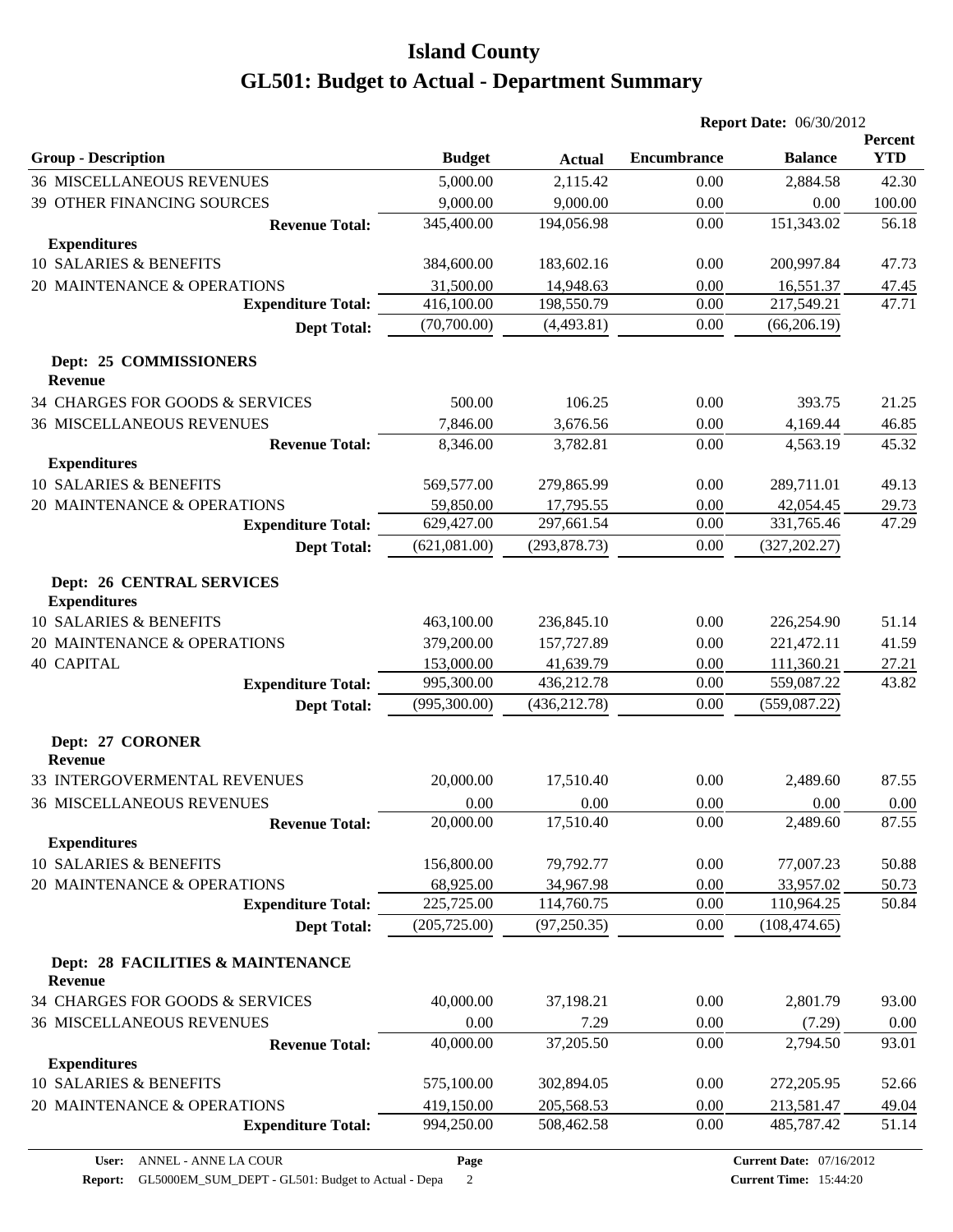|                                                   |                                |                                |                            | <b>Report Date: 06/30/2012</b>  |              |
|---------------------------------------------------|--------------------------------|--------------------------------|----------------------------|---------------------------------|--------------|
|                                                   |                                |                                |                            |                                 | Percent      |
| <b>Group - Description</b>                        | <b>Budget</b><br>(954, 250.00) | <b>Actual</b><br>(471, 257.08) | <b>Encumbrance</b><br>0.00 | <b>Balance</b><br>(482, 992.92) | <b>YTD</b>   |
| <b>Dept Total:</b>                                |                                |                                |                            |                                 |              |
| Dept: 29 DISTRICT COURT                           |                                |                                |                            |                                 |              |
| <b>Revenue</b>                                    |                                |                                |                            |                                 |              |
| 33 INTERGOVERMENTAL REVENUES                      | 259,860.00                     | 61,617.11                      | 0.00                       | 198,242.89                      | 23.71        |
| 34 CHARGES FOR GOODS & SERVICES                   | 186,709.00                     | 110,488.14                     | 0.00                       | 76,220.86                       | 59.17        |
| <b>35 FINES &amp; PENALTIES</b>                   | 526,300.00                     | 251,675.38                     | 0.00                       | 274,624.62                      | 47.81        |
| <b>36 MISCELLANEOUS REVENUES</b>                  | 14,000.00                      | 11,122.97                      | 0.00                       | 2,877.03                        | 79.44        |
| <b>Revenue Total:</b>                             | 986,869.00                     | 434,903.60                     | 0.00                       | 551,965.40                      | 44.06        |
| <b>Expenditures</b>                               |                                |                                |                            |                                 |              |
| 10 SALARIES & BENEFITS                            | 829,500.00                     | 421,340.08                     | 0.00                       | 408,159.92                      | 50.79        |
| 20 MAINTENANCE & OPERATIONS                       | 91,010.00                      | 37,039.85                      | 0.00                       | 53,970.15                       | 40.69        |
| <b>Expenditure Total:</b>                         | 920,510.00<br>66,359.00        | 458,379.93<br>(23, 476.33)     | 0.00<br>0.00               | 462,130.07<br>89,835.33         | 49.79        |
| <b>Dept Total:</b>                                |                                |                                |                            |                                 |              |
| Dept: 36 MISCELLANEOUS                            |                                |                                |                            |                                 |              |
| <b>Revenue</b><br>34 CHARGES FOR GOODS & SERVICES |                                |                                |                            |                                 |              |
| <b>Revenue Total:</b>                             | 500.00<br>500.00               | 0.00<br>0.00                   | 0.00<br>0.00               | 500.00<br>500.00                | 0.00<br>0.00 |
| <b>Expenditures</b>                               |                                |                                |                            |                                 |              |
| 10 SALARIES & BENEFITS                            | 71,110.00                      | 34,615.64                      | 0.00                       | 36,494.36                       | 48.67        |
| 20 MAINTENANCE & OPERATIONS                       | 125,700.00                     | 23,328.01                      | 0.00                       | 102,371.99                      | 18.55        |
| <b>30 INTERGOVERMENT</b>                          | 71,115.25                      | 45,125.75                      | 0.00                       | 25,989.50                       | 63.45        |
| <b>Expenditure Total:</b>                         | 267,925.25                     | 103,069.40                     | 0.00                       | 164,855.85                      | 38.46        |
| <b>Dept Total:</b>                                | (267, 425.25)                  | (103,069.40)                   | 0.00                       | (164, 355.85)                   |              |
| Dept: 39 PROSECUTING ATTORNEY                     |                                |                                |                            |                                 |              |
| <b>Revenue</b>                                    |                                |                                |                            |                                 |              |
| 33 INTERGOVERMENTAL REVENUES                      | 201,116.00                     | 91,201.76                      | 0.00                       | 109,914.24                      | 45.34        |
| 34 CHARGES FOR GOODS & SERVICES                   | 25,500.00                      | 13,805.32                      | 0.00                       | 11,694.68                       | 54.13        |
| <b>35 FINES &amp; PENALTIES</b>                   | 1,000.00                       | 208.02                         | 0.00                       | 791.98                          | 20.80        |
| <b>36 MISCELLANEOUS REVENUES</b>                  | 0.00                           | 1.25                           | 0.00                       | (1.25)                          | 0.00         |
| 39 OTHER FINANCING SOURCES                        | 13,000.00                      | 13,000.00                      | 0.00                       | 0.00                            | 100.00       |
| <b>Revenue Total:</b>                             | 240,616.00                     | 118,216.35                     | 0.00                       | 122,399.65                      | 49.13        |
| <b>Expenditures</b>                               |                                |                                |                            |                                 |              |
| 10 SALARIES & BENEFITS                            | 1,184,300.00                   | 594,178.91                     | 0.00                       | 590,121.09                      | 50.17        |
| 20 MAINTENANCE & OPERATIONS                       | 103,368.00                     | 39,775.28                      | 0.00                       | 63,592.72                       | 38.47        |
| <b>40 CAPITAL</b>                                 | 17,985.00                      | 0.00                           | 0.00                       | 17,985.00                       | 0.00         |
| <b>Expenditure Total:</b>                         | 1,305,653.00                   | 633,954.19                     | 0.00                       | 671,698.81                      | 48.55        |
| <b>Dept Total:</b>                                | (1,065,037.00)                 | (515, 737.84)                  | 0.00                       | (549, 299.16)                   |              |
| Dept: 40 SHERIFF                                  |                                |                                |                            |                                 |              |
| Revenue                                           |                                |                                |                            |                                 |              |
| 32 LICENSES & PERMITS                             | 20,000.00                      | 20,273.00                      | 0.00                       | (273.00)                        | 101.36       |
| 33 INTERGOVERMENTAL REVENUES                      | 124,000.00                     | 115,248.31                     | 0.00                       | 8,751.69                        | 92.94        |
| 34 CHARGES FOR GOODS & SERVICES                   | 45,500.00                      | 19,187.49                      | 0.00                       | 26,312.51                       | 42.17        |
| 35 FINES & PENALTIES                              | 0.00                           | 110.03                         | 0.00                       | (110.03)                        | 0.00         |
| <b>36 MISCELLANEOUS REVENUES</b>                  | 1,000.00                       | 3,106.97                       | 0.00                       | (2,106.97)                      | 310.69       |
| User: ANNEL - ANNE LA COUR                        | Page                           |                                |                            | <b>Current Date: 07/16/2012</b> |              |

**Report:** GL5000EM\_SUM\_DEPT - GL501: Budget to Actual - Depa 3

**Current Time:** 15:44:20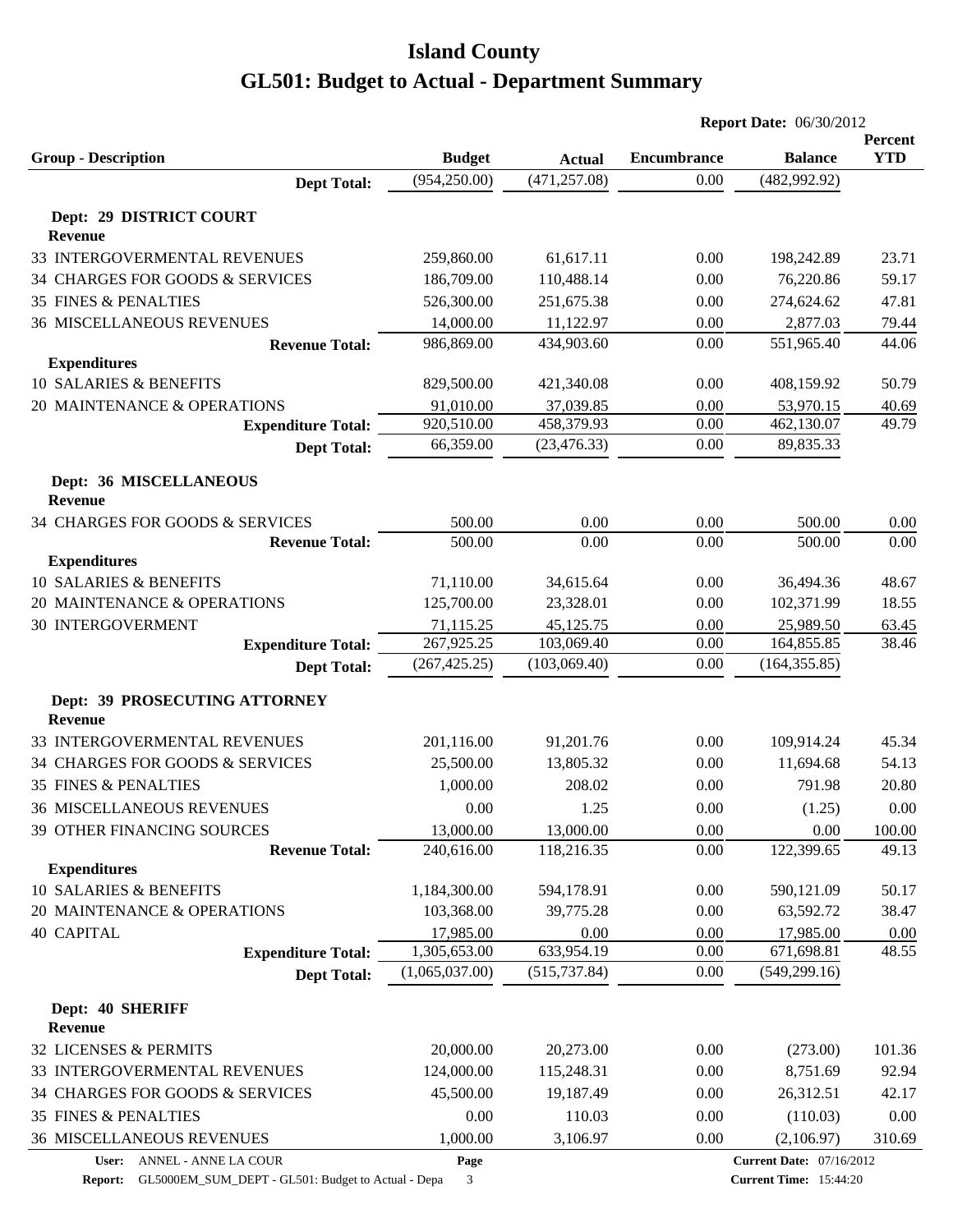|                                                       |                         |                        | <b>Report Date: 06/30/2012</b> |                                 |                 |
|-------------------------------------------------------|-------------------------|------------------------|--------------------------------|---------------------------------|-----------------|
|                                                       |                         |                        |                                |                                 | Percent         |
| <b>Group - Description</b>                            | <b>Budget</b>           | <b>Actual</b>          | <b>Encumbrance</b>             | <b>Balance</b>                  | <b>YTD</b>      |
| <b>38 NONREVENUES</b>                                 | 0.00                    | 2,029.40               | 0.00                           | (2,029.40)                      | 0.00            |
| 39 OTHER FINANCING SOURCES                            | 750,000.00              | 750,000.00             | 0.00                           | 0.00                            | 100.00          |
| <b>Revenue Total:</b>                                 | 940,500.00              | 909,955.20             | 0.00                           | 30,544.80                       | 96.75           |
| <b>Expenditures</b><br>10 SALARIES & BENEFITS         | 4,966,800.00            | 2,509,173.47           | 0.00                           | 2,457,626.53                    | 50.51           |
| 20 MAINTENANCE & OPERATIONS                           | 852,284.00              | 316,296.61             | 0.00                           | 535,987.39                      | 37.11           |
| <b>30 INTERGOVERMENT</b>                              | 590,000.00              | 432,462.00             | 0.00                           | 157,538.00                      | 73.29           |
| <b>40 CAPITAL</b>                                     | 0.00                    | 19,735.54              | 0.00                           | (19, 735.54)                    | 0.00            |
| <b>Expenditure Total:</b>                             | 6,409,084.00            | 3,277,667.62           | 0.00                           | 3,131,416.38                    | 51.14           |
| <b>Dept Total:</b>                                    | (5,468,584.00)          | (2,367,712.42)         | 0.00                           | (3,100,871.58)                  |                 |
|                                                       |                         |                        |                                |                                 |                 |
| Dept: 41 SUPERIOR COURT<br><b>Revenue</b>             |                         |                        |                                |                                 |                 |
| 32 LICENSES & PERMITS                                 | 20,000.00               | 4,439.00               | 0.00                           | 15,561.00                       | 22.19           |
| 33 INTERGOVERMENTAL REVENUES                          | 318,252.00              | 125,935.27             | 0.00                           | 192,316.73                      | 39.57           |
| 34 CHARGES FOR GOODS & SERVICES                       | 18,000.00               | 12,645.30              | 0.00                           | 5,354.70                        | 70.25           |
| <b>36 MISCELLANEOUS REVENUES</b>                      | 0.00                    | 728.00                 | 0.00                           | (728.00)                        | 0.00            |
| <b>Revenue Total:</b>                                 | 356,252.00              | 143,747.57             | 0.00                           | 212,504.43                      | 40.34           |
| <b>Expenditures</b>                                   |                         |                        |                                |                                 |                 |
| 10 SALARIES & BENEFITS                                | 846,400.00              | 404,570.07             | 0.00                           | 441,829.93                      | 47.79           |
| 20 MAINTENANCE & OPERATIONS                           | 199,583.00              | 34,780.09              | 0.00                           | 164,802.91                      | 17.42           |
| 50 INTERDEPT & TRANSFERS                              | 350,000.00              | 350,000.00             | 0.00                           | 0.00                            | 100.00          |
| <b>Expenditure Total:</b>                             | 1,395,983.00            | 789,350.16             | 0.00                           | 606,632.84                      | 56.54           |
| <b>Dept Total:</b>                                    | (1,039,731.00)          | (645, 602.59)          | 0.00                           | (394, 128.41)                   |                 |
| <b>Dept: 42 TREASURER</b>                             |                         |                        |                                |                                 |                 |
| <b>Revenue</b>                                        |                         |                        |                                |                                 |                 |
| 31 TAXES                                              | 85,000.00               | 39,002.60              | 0.00                           | 45,997.40                       | 45.88           |
| 34 CHARGES FOR GOODS & SERVICES                       | 8,495.00                | 3,039.27               | 0.00                           | 5,455.73                        | 35.77           |
| <b>36 MISCELLANEOUS REVENUES</b>                      | 255,000.00              | 195,689.90             | 0.00                           | 59,310.10                       | 76.74           |
| <b>Revenue Total:</b>                                 | 348,495.00              | 237,731.77             | 0.00                           | 110,763.23                      | 68.21           |
| <b>Expenditures</b>                                   |                         |                        |                                |                                 |                 |
| 10 SALARIES & BENEFITS<br>20 MAINTENANCE & OPERATIONS | 398,600.00<br>63,300.00 | 205, 247. 35           | 0.00<br>0.00                   | 193,352.65                      | 51.49           |
|                                                       |                         | 30,534.83              |                                | 32,765.17                       | 48.23           |
| 60 DEBT SERVICE<br><b>Expenditure Total:</b>          | 5,000.00<br>466,900.00  | 5,367.06<br>241,149.24 | 0.00<br>0.00                   | (367.06)<br>225,750.76          | 107.34<br>51.64 |
| <b>Dept Total:</b>                                    | (118, 405.00)           | (3,417.47)             | 0.00                           | (114, 987.53)                   |                 |
|                                                       |                         |                        |                                |                                 |                 |
| Dept: 47 BUDGET                                       |                         |                        |                                |                                 |                 |
| <b>Expenditures</b>                                   |                         |                        |                                |                                 |                 |
| 10 SALARIES & BENEFITS                                | 116,300.00              | 58,380.23              | 0.00                           | 57,919.77                       | 50.19           |
| 20 MAINTENANCE & OPERATIONS                           | 12,100.00               | 2,456.06               | 0.00                           | 9,643.94                        | 20.29           |
| <b>Expenditure Total:</b>                             | 128,400.00              | 60,836.29              | 0.00                           | 67,563.71                       | 47.38           |
| <b>Dept Total:</b>                                    | (128,400.00)            | (60, 836.29)           | 0.00                           | (67, 563.71)                    |                 |
| Dept: 48 EMERGENCY MANAGEMENT                         |                         |                        |                                |                                 |                 |
| Revenue<br>33 INTERGOVERMENTAL REVENUES               | 325,620.00              | 20,203.63              | 0.00                           | 305,416.37                      | 6.20            |
| ANNEL - ANNE LA COUR<br>User:                         | Page                    |                        |                                | <b>Current Date: 07/16/2012</b> |                 |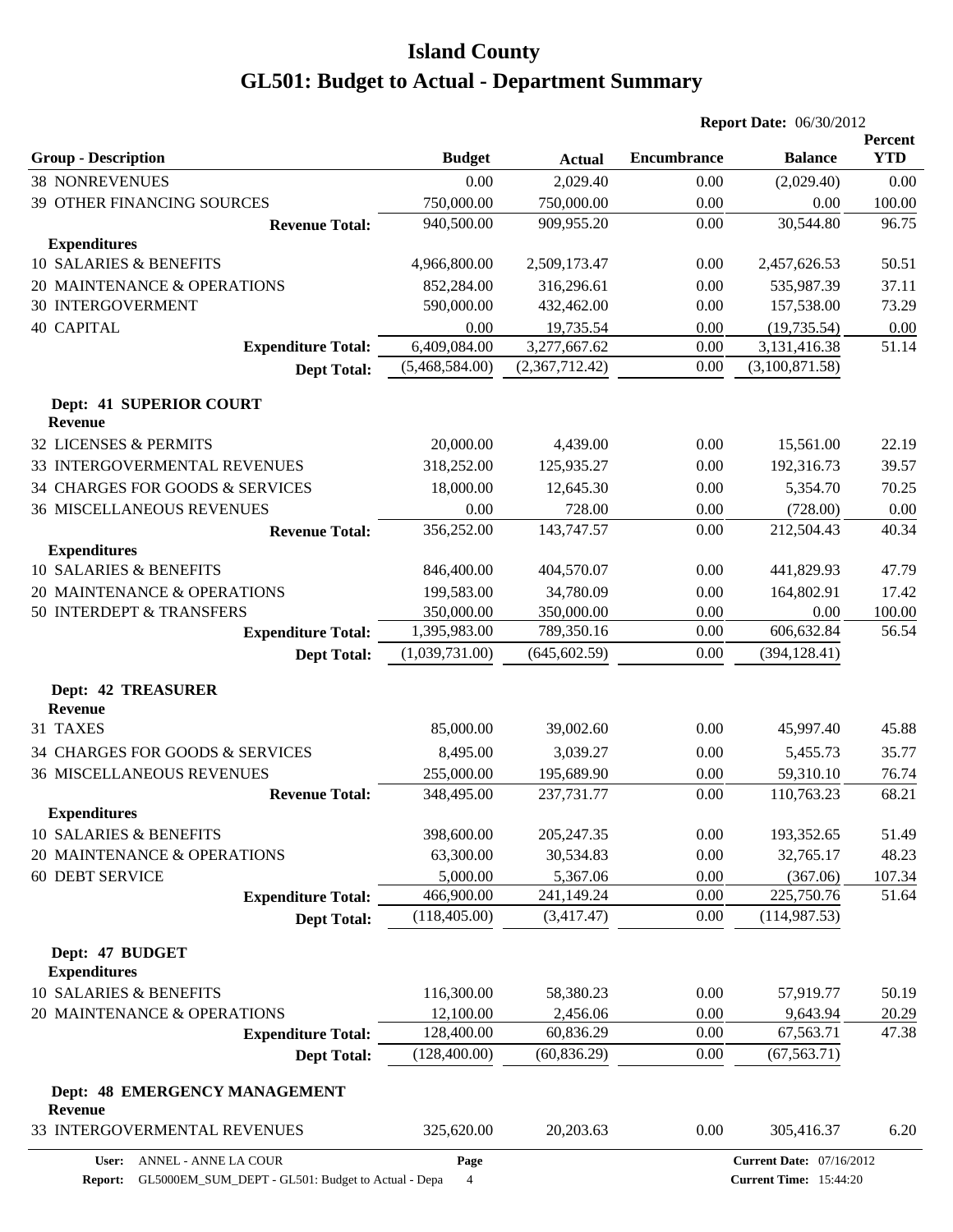|                                                          |                           |                            | <b>Report Date: 06/30/2012</b> |                                 |                       |
|----------------------------------------------------------|---------------------------|----------------------------|--------------------------------|---------------------------------|-----------------------|
| <b>Group - Description</b>                               | <b>Budget</b>             | <b>Actual</b>              | <b>Encumbrance</b>             | <b>Balance</b>                  | Percent<br><b>YTD</b> |
| <b>36 MISCELLANEOUS REVENUES</b>                         | 0.00                      | 15.00                      | 0.00                           | (15.00)                         | 0.00                  |
| <b>Revenue Total:</b>                                    | 325,620.00                | 20,218.63                  | 0.00                           | 305,401.37                      | 6.20                  |
| <b>Expenditures</b>                                      |                           |                            |                                |                                 |                       |
| 10 SALARIES & BENEFITS                                   | 68,500.00                 | 34,699.41                  | 0.00                           | 33,800.59                       | 50.65                 |
| 20 MAINTENANCE & OPERATIONS                              | 287,746.00                | 29,289.07                  | 0.00                           | 258,456.93                      | 10.17                 |
| <b>30 INTERGOVERMENT</b>                                 | 46,224.00                 | 0.00                       | 0.00                           | 46,224.00                       | 0.00                  |
| <b>Expenditure Total:</b>                                | 402,470.00                | 63,988.48                  | 0.00                           | 338,481.52                      | 15.89                 |
| <b>Dept Total:</b>                                       | (76,850.00)               | (43,769.85)                | 0.00                           | (33,080.15)                     |                       |
| Dept: 51 CIVIL SERVICE<br><b>Expenditures</b>            |                           |                            |                                |                                 |                       |
| 10 SALARIES & BENEFITS                                   | 0.00                      | 0.00                       | 0.00                           | 0.00                            | 0.00                  |
| 20 MAINTENANCE & OPERATIONS                              | 0.00                      | 75.00                      | 0.00                           | (75.00)                         | 0.00                  |
| <b>Expenditure Total:</b>                                | 0.00                      | 75.00                      | 0.00                           | (75.00)                         | 0.00                  |
| <b>Dept Total:</b>                                       | 0.00                      | (75.00)                    | 0.00                           | 75.00                           |                       |
| Dept: 53 PLANNING                                        |                           |                            |                                |                                 |                       |
| <b>Revenue</b>                                           |                           |                            |                                |                                 |                       |
| 32 LICENSES & PERMITS                                    | 922,458.00                | 403,281.04                 | 0.00                           | 519,176.96                      | 43.71                 |
| 33 INTERGOVERMENTAL REVENUES                             | 180,000.00                | 80,645.33                  | 0.00                           | 99,354.67                       | 44.80                 |
| 34 CHARGES FOR GOODS & SERVICES                          | 480,392.00                | 206,894.90                 | 0.00                           | 273,497.10                      | 43.06                 |
| <b>36 MISCELLANEOUS REVENUES</b>                         | 4,415.00                  | 176.72                     | 0.00                           | 4,238.28                        | 4.00                  |
| 39 OTHER FINANCING SOURCES                               | 149,000.00                | 49,000.00                  | 0.00                           | 100,000.00                      | 32.88                 |
| <b>Revenue Total:</b>                                    | 1,736,265.00              | 739,997.99                 | 0.00                           | 996,267.01                      | 42.62                 |
| <b>Expenditures</b>                                      |                           |                            |                                |                                 |                       |
| 10 SALARIES & BENEFITS                                   | 1,435,916.00              | 674,884.83                 | 0.00                           | 761,031.17                      | 47.00                 |
| 20 MAINTENANCE & OPERATIONS                              | 253,444.00                | 92,141.83                  | 0.00                           | 161,302.17                      | 36.35                 |
| <b>Expenditure Total:</b>                                | 1,689,360.00<br>46,905.00 | 767,026.66<br>(27, 028.67) | 0.00<br>0.00                   | 922,333.34<br>73,933.67         | 45.40                 |
| <b>Dept Total:</b>                                       |                           |                            |                                |                                 |                       |
| <b>Dept: 54 GENERAL SERVICES ADMIN</b><br><b>Revenue</b> |                           |                            |                                |                                 |                       |
| 32 LICENSES & PERMITS                                    | 0.00                      | 9,432.00                   | 0.00                           | (9,432.00)                      | 0.00                  |
| 33 INTERGOVERMENTAL REVENUES                             | 57,650.00                 | 29,077.00                  | 0.00                           | 28,573.00                       | 50.43                 |
| 34 CHARGES FOR GOODS & SERVICES                          | 53,342.00                 | 9,659.00                   | 0.00                           | 43,683.00                       | 18.10                 |
| <b>35 FINES &amp; PENALTIES</b>                          | 5,000.00                  | 260.00                     | 0.00                           | 4,740.00                        | 5.20                  |
| <b>36 MISCELLANEOUS REVENUES</b>                         | 5,000.00                  | 2,439.08                   | 0.00                           | 2,560.92                        | 48.78                 |
| <b>Revenue Total:</b>                                    | 120,992.00                | 50,867.08                  | 0.00                           | 70,124.92                       | 42.04                 |
| <b>Expenditures</b>                                      |                           |                            |                                |                                 |                       |
| 10 SALARIES & BENEFITS                                   | 102,815.00                | 50,894.32                  | 0.00                           | 51,920.68                       | 49.50                 |
| 20 MAINTENANCE & OPERATIONS                              | 1,065,934.00              | 502,221.65                 | 0.00                           | 563,712.35                      | 47.11                 |
| <b>30 INTERGOVERMENT</b>                                 | 9,844.00                  | 123.57                     | 0.00                           | 9,720.43                        | 1.25                  |
| <b>Expenditure Total:</b>                                | 1,178,593.00              | 553,239.54                 | 0.00                           | 625,353.46                      | 46.94                 |
| <b>Dept Total:</b>                                       | (1,057,601.00)            | (502, 372.46)              | 0.00                           | (555, 228.54)                   |                       |
| <b>Dept: 59 HUMAN RESOURCES</b><br>Revenue               |                           |                            |                                |                                 |                       |
| 34 CHARGES FOR GOODS & SERVICES                          | 5,200.00                  | 0.00                       | 0.00                           | 5,200.00                        | 0.00                  |
| User: ANNEL - ANNE LA COUR                               | Page                      |                            |                                | <b>Current Date: 07/16/2012</b> |                       |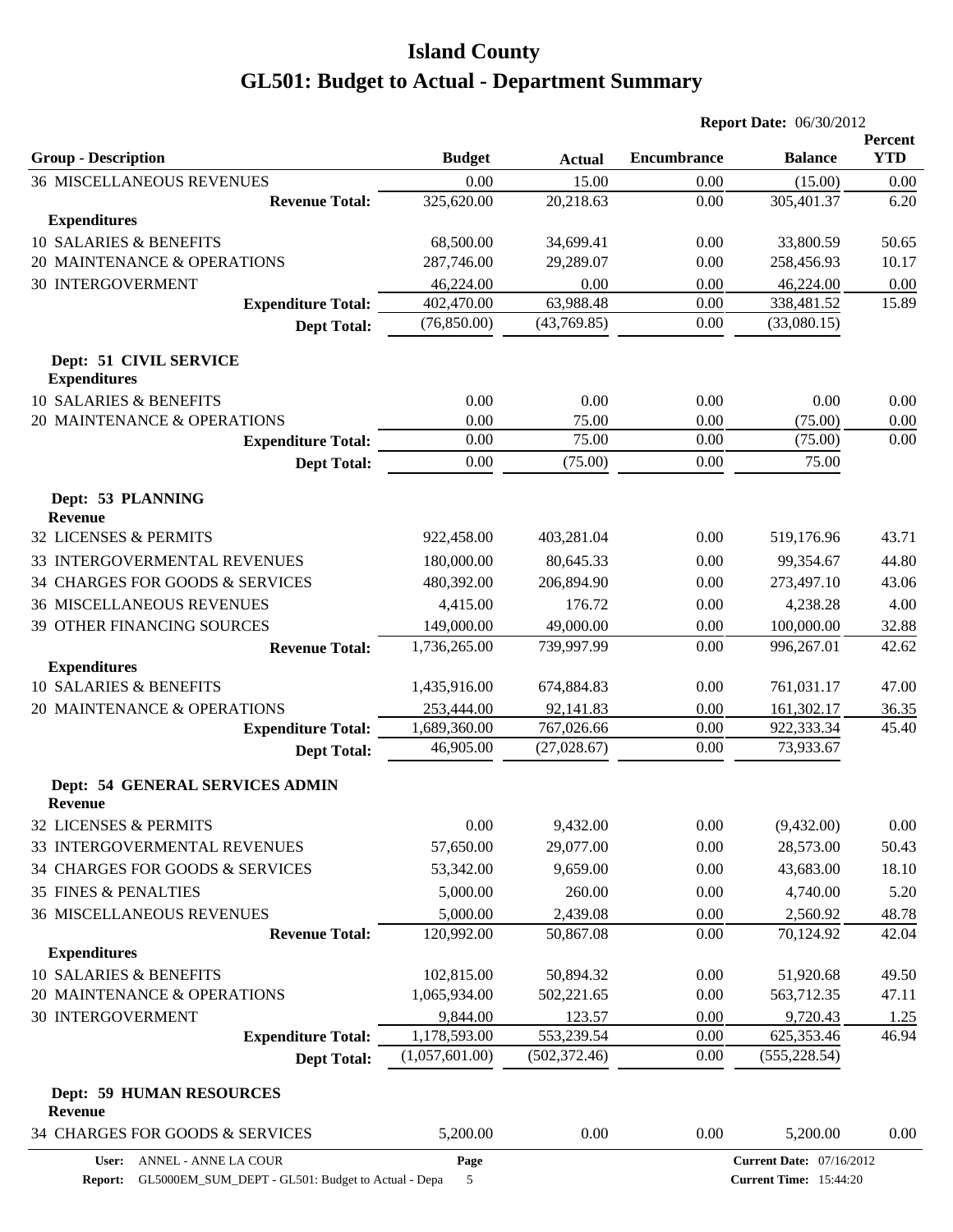|                                                  |               |               |                    | <b>Report Date: 06/30/2012</b> |                              |
|--------------------------------------------------|---------------|---------------|--------------------|--------------------------------|------------------------------|
| <b>Group - Description</b>                       | <b>Budget</b> | <b>Actual</b> | <b>Encumbrance</b> | <b>Balance</b>                 | <b>Percent</b><br><b>YTD</b> |
| <b>36 MISCELLANEOUS REVENUES</b>                 | 500.00        | 0.00          | 0.00               | 500.00                         | 0.00                         |
| <b>Revenue Total:</b>                            | 5,700.00      | 0.00          | 0.00               | 5,700.00                       | 0.00                         |
| <b>Expenditures</b>                              |               |               |                    |                                |                              |
| 10 SALARIES & BENEFITS                           | 202,600.00    | 92,130.67     | 0.00               | 110,469.33                     | 45.47                        |
| 20 MAINTENANCE & OPERATIONS                      | 18,750.00     | 5,056.70      | 0.00               | 13,693.30                      | 26.96                        |
| <b>Expenditure Total:</b>                        | 221,350.00    | 97,187.37     | 0.00               | 124,162.63                     | 43.90                        |
| <b>Dept Total:</b>                               | (215, 650.00) | (97, 187.37)  | 0.00               | (118, 462.63)                  |                              |
| Dept: 90 FUND NON-DEPARTMENTAL<br><b>Revenue</b> |               |               |                    |                                |                              |
| <b>30 USE OF FUND BALANCE/RESERVES</b>           | 130,000.00    | 0.00          | 0.00               | 130,000.00                     | 0.00                         |
| 31 TAXES                                         | 12,945,500.00 | 7,176,138.39  | 0.00               | 5,769,361.61                   | 55.43                        |
| 33 INTERGOVERMENTAL REVENUES                     | 1,017,000.00  | 634,812.36    | 0.00               | 382,187.64                     | 62.42                        |
| 34 CHARGES FOR GOODS & SERVICES                  | 2,500.00      | 21,076.72     | 0.00               | (18, 576.72)                   | 843.06                       |
| <b>36 MISCELLANEOUS REVENUES</b>                 | 5,000.00      | 67,139.87     | 0.00               | (62, 139.87)                   | 1,342.79                     |
| <b>39 OTHER FINANCING SOURCES</b>                | 1,212,500.00  | 1,212,500.00  | 0.00               | 0.00                           | 100.00                       |
| <b>Revenue Total:</b>                            | 15,312,500.00 | 9,111,667.34  | 0.00               | 6,200,832.66                   | 59.50                        |
| <b>Expenditures</b>                              |               |               |                    |                                |                              |
| <b>10 SALARIES &amp; BENEFITS</b>                | 30,000.00     | 1,250.00      | 0.00               | 28,750.00                      | 4.16                         |
| 20 MAINTENANCE & OPERATIONS                      | 240,000.00    | 1,000.00      | 0.00               | 239,000.00                     | 0.41                         |
| 50 INTERDEPT & TRANSFERS                         | 1,306,944.00  | 1,090,895.55  | 0.00               | 216,048.45                     | 83.46                        |
| 90 OTHER                                         | 168,010.00    | 0.00          | 0.00               | 168,010.00                     | 0.00                         |
| <b>Expenditure Total:</b>                        | 1,744,954.00  | 1,093,145.55  | 0.00               | 651,808.45                     | 62.64                        |
| <b>Dept Total:</b>                               | 13,567,546.00 | 8,018,521.79  | 0.00               | 5,549,024.21                   |                              |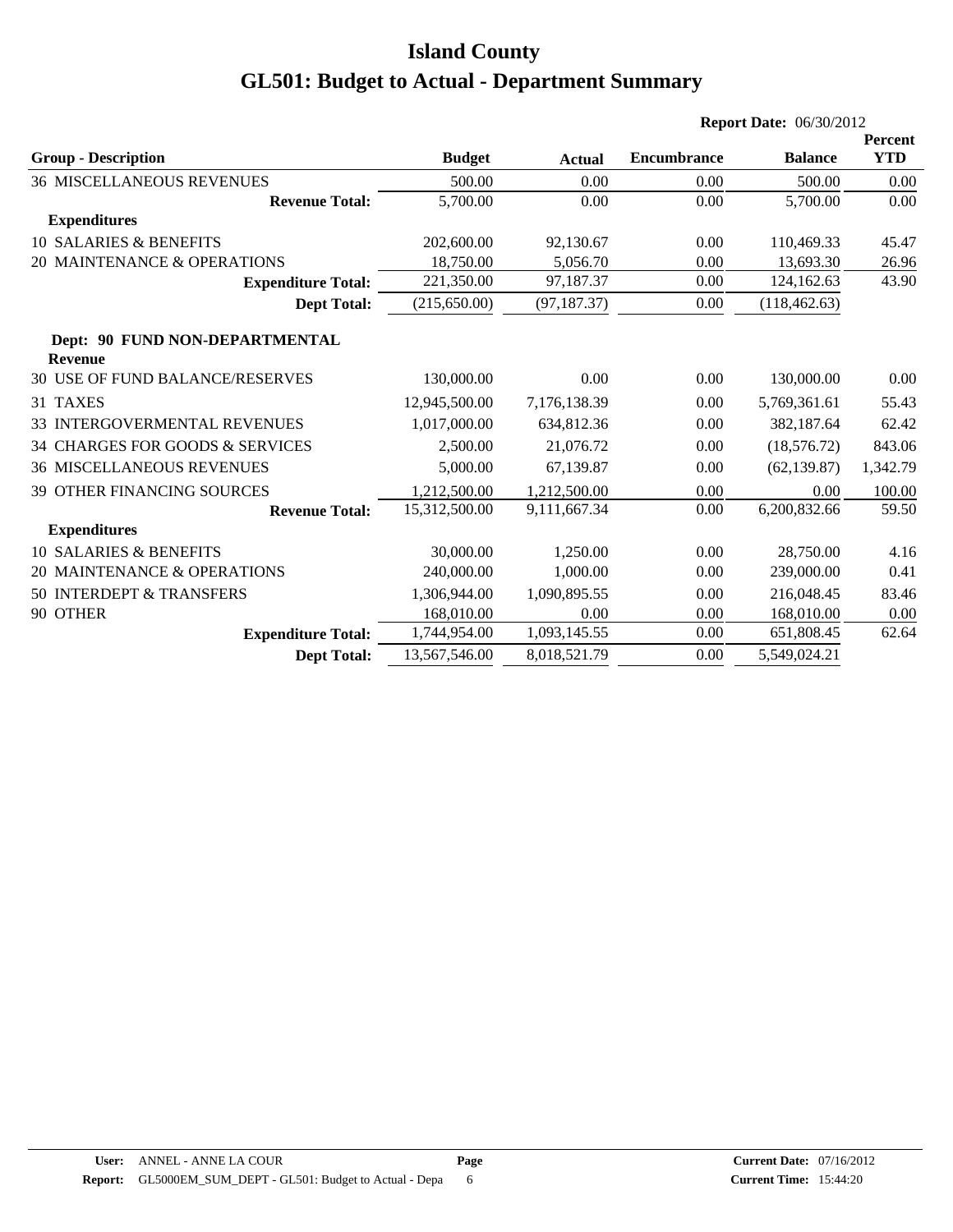|                                                                                                  | <b>Prior Years to Date Actuals</b> |               | 2012<br>Approved       | 2012<br><b>Month</b><br>to Date @ | 2012<br>Year to<br>Date @ | 2012<br><b>Encumbered</b><br>Amount @ | 2012<br>Balance @ |                                                           |
|--------------------------------------------------------------------------------------------------|------------------------------------|---------------|------------------------|-----------------------------------|---------------------------|---------------------------------------|-------------------|-----------------------------------------------------------|
| Object<br><b>Description</b>                                                                     | 2010                               | 2011          | <b>Budget</b>          | 06/30/2012                        | 06/30/2012                | 06/30/2012                            | 06/30/2012        | Percent<br><b>YTD</b>                                     |
| 2% HOTEL/MOTEL PUBLIC FACILITI (124)                                                             |                                    |               |                        |                                   |                           |                                       |                   |                                                           |
| USE OF FUND BALANCE                                                                              | 0.00                               | 0.00          | 0.00                   | 0.00                              | 0.00                      | 0.00                                  | 0.00              | $0\%$                                                     |
| <b>REVENUES</b>                                                                                  | 41,688.25                          | 48,409.25     | 130,100.00             | 6,862.99                          | 50,586.18                 | 0.00                                  | 79,513.82         | 39 %                                                      |
| <b>EXPENDITURES</b>                                                                              | (55, 577.68)                       | (59,089.60)   | (125,000.00)           | (12, 458.02)                      | (53, 547.78)              | 0.00                                  | (71, 452.22)      | 43 %                                                      |
| <b>TRANSFERS OUT</b>                                                                             | (4,600.00)                         | (4,500.00)    | (5,100.00)             | 0.00                              | (5,100.00)                | 0.00                                  | 0.00              | 100 %                                                     |
| Net 2% HOTEL/MOTEL PUBLIC FACILITI (124)                                                         | (18, 489.43)                       | (15, 180.35)  | 0.00                   | (5,595.03)                        | (8,061.60)                | 0.00                                  | 8,061.60          |                                                           |
| <b>ALCOHOL/SUBSTANCE ABUSE (123)</b>                                                             |                                    |               |                        |                                   |                           |                                       |                   |                                                           |
| USE OF FUND BALANCE                                                                              | 0.00                               | 0.00          | 0.00                   | 0.00                              | 0.00                      | 0.00                                  | 0.00              | $0\%$                                                     |
| <b>REVENUES</b>                                                                                  | 27,563.99                          | 4,659.71      | 96,000.00              | 6,730.06                          | 39,198.12                 | 0.00                                  | 56,801.88         | 41 %                                                      |
| <b>GRANT REVENUES</b>                                                                            | 246,467.13                         | 128,281.78    | 499,263.00             | 28,278.63                         | 143,748.68                | 0.00                                  | 355,514.32        | 29 %                                                      |
| <b>EXPENDITURES</b>                                                                              | (258,088.35)                       | (199, 056.93) | (596, 263.00)          | (39,614.34)                       | (228, 662.62)             | 0.00                                  | (367,600.38)      | 38 %                                                      |
| <b>TRANSFERS IN</b>                                                                              | 28,883.00                          | 0.00          | 6,000.00               | 0.00                              | 6,000.00                  | 0.00                                  | 0.00              | 100 %                                                     |
| <b>TRANSFERS OUT</b>                                                                             | 0.00                               | (1,587.40)    | (5,000.00)             | 0.00                              | (5,000.00)                | 0.00                                  | 0.00              | 100 %                                                     |
| Net ALCOHOL/SUBSTANCE ABUSE (123)                                                                | 44,825.77                          | (67, 702.84)  | 0.00                   | (4,605.65)                        | (44, 715.82)              | 0.00                                  | 44,715.82         |                                                           |
| <b>ANTI-PROFITEERING (136)</b>                                                                   |                                    |               |                        |                                   |                           |                                       |                   |                                                           |
| USE OF FUND BALANCE                                                                              | 0.00                               | 0.00          | 0.00                   | 0.00                              | 0.00                      | 0.00                                  | 0.00              | 0%                                                        |
| <b>REVENUES</b>                                                                                  | 16.65                              | 12.08         | 0.00                   | 1.82                              | 9.08                      | 0.00                                  | (9.08)            | 0%                                                        |
| <b>TRANSFERS OUT</b>                                                                             | 0.00                               | 0.00          | 0.00                   | 0.00                              | 0.00                      | 0.00                                  | 0.00              | 0%                                                        |
| Net ANTI-PROFITEERING (136)                                                                      | 16.65                              | 12.08         | 0.00                   | 1.82                              | 9.08                      | 0.00                                  | (9.08)            |                                                           |
| AUDITOR'S O & M (118)                                                                            |                                    |               |                        |                                   |                           |                                       |                   |                                                           |
| USE OF FUND BALANCE                                                                              | 0.00                               | 0.00          | 0.00                   | 0.00                              | 0.00                      | 0.00                                  | 0.00              | 0%                                                        |
| <b>REVENUES</b>                                                                                  | 32,611.03                          | 33,251.60     | 116,000.00             | 5,400.60                          | 35,423.00                 | 0.00                                  | 80,577.00         | 31 %                                                      |
| <b>EXPENDITURES</b>                                                                              | (71, 658.14)                       | (75, 207.71)  | (141, 400.00)          | (10, 209.06)                      | (94, 240.12)              | 0.00                                  | (47, 159.88)      | 67 %                                                      |
| <b>TRANSFERS IN</b>                                                                              | 25,400.00                          | 25,400.00     | 25,400.00              | 0.00                              | 25,400.00                 | 0.00                                  | 0.00              | 100 %                                                     |
| <b>TRANSFERS OUT</b>                                                                             | 0.00                               | 0.00          | 0.00                   | 0.00                              | 0.00                      | 0.00                                  | 0.00              | 0%                                                        |
| Net AUDITOR'S O & M (118)                                                                        | (13, 647.11)                       | (16, 556.11)  | 0.00                   | (4,808.46)                        | (33, 417.12)              | 0.00                                  | 33,417.12         |                                                           |
| <b>CAPITAL DRAINAGE (321)</b>                                                                    |                                    |               |                        |                                   |                           |                                       |                   |                                                           |
| <b>REVENUES</b>                                                                                  | 0.00                               | 0.00          | 0.00                   | 0.00                              | 0.00                      | 0.00                                  | 0.00              | 0%                                                        |
| <b>EXPENDITURES</b>                                                                              | (43, 378.44)                       | (44, 529.18)  | (770,000.00)           | (32,507.69)                       | (113,784.50)              | 0.00                                  | (656, 215.50)     | 15 %                                                      |
| <b>TRANSFERS IN</b>                                                                              | 100,000.00                         | 111,000.00    | 801,500.00             | 4,088.40                          | 295,588.40                | 0.00                                  | 505,911.60        | 37 %                                                      |
| <b>TRANSFERS OUT</b>                                                                             | (22,700.00)                        | (16,800.00)   | (31,500.00)            | 0.00                              | (31,500.00)               | 0.00                                  | 0.00              | 100 %                                                     |
| Net CAPITAL DRAINAGE (321)                                                                       | 33,921.56                          | 49,670.82     | 0.00                   | (28, 419.29)                      | 150,303.90                | 0.00                                  | (150, 303.90)     |                                                           |
| CASA FUND (131)                                                                                  |                                    |               |                        |                                   |                           |                                       |                   |                                                           |
| USE OF FUND BALANCE                                                                              | 0.00                               | 0.00          | 0.00                   | 0.00                              | 0.00                      | 0.00                                  | 0.00              | 0%                                                        |
| <b>REVENUES</b>                                                                                  | 0.00                               | 4,570.85      | 0.00                   | 0.00                              | 0.00                      | 0.00                                  | 0.00              | 0%                                                        |
| <b>GRANT REVENUES</b>                                                                            | 24,596.25                          | 18,156.80     | 59,031.00              | 5,024.00                          | 25,405.25                 | 0.00                                  | 33,625.75         | 43 %                                                      |
| <b>EXPENDITURES</b>                                                                              | (62, 417.60)                       | (54, 174.33)  | (109, 622.00)          | (8, 207.09)                       | (55, 416.34)              | 0.00                                  | (54, 205.66)      | 51 %                                                      |
| <b>TRANSFERS IN</b>                                                                              | 50,591.00                          | 50,591.00     | 50,591.00              | 0.00                              | 50,591.00                 | 0.00                                  | 0.00              | 100 %                                                     |
| User: ANNEL - ANNE LA COUR<br>Report: GL5010EM_FUND - GL535: Multi Year Budget to Actual by Fund |                                    |               | Page<br>$\overline{1}$ |                                   |                           |                                       |                   | Current Date: 07/16/2012<br><b>Current Time: 15:46:46</b> |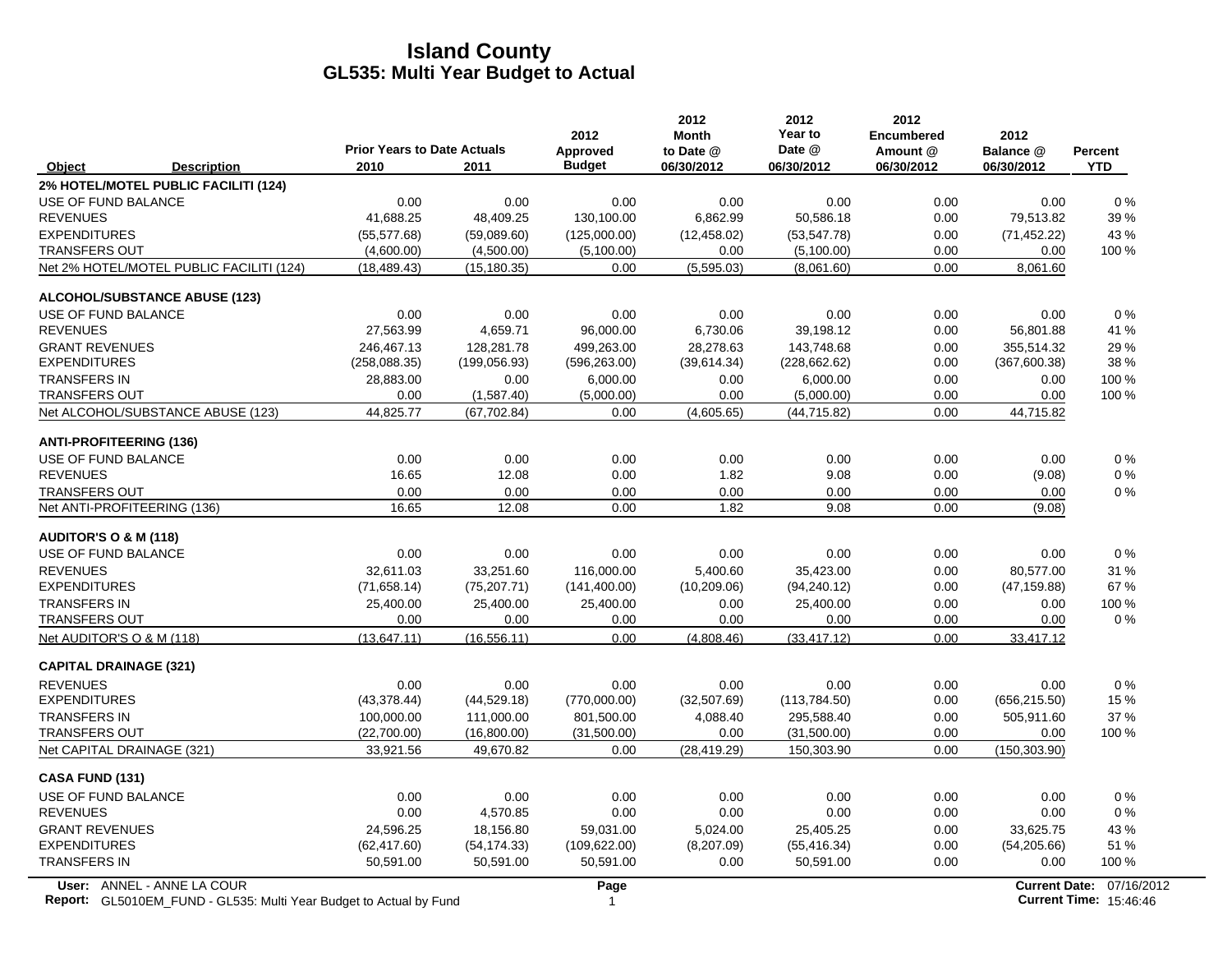|                                             |                                    |              | 2012            | 2012<br><b>Month</b> | 2012<br>Year to | 2012<br><b>Encumbered</b> | 2012          |                |
|---------------------------------------------|------------------------------------|--------------|-----------------|----------------------|-----------------|---------------------------|---------------|----------------|
|                                             | <b>Prior Years to Date Actuals</b> |              | <b>Approved</b> | to Date @            | Date @          | Amount @                  | Balance @     | <b>Percent</b> |
| <b>Description</b><br>Object                | 2010                               | 2011         | <b>Budget</b>   | 06/30/2012           | 06/30/2012      | 06/30/2012                | 06/30/2012    | <b>YTD</b>     |
| <b>TRANSFERS OUT</b>                        | 0.00                               | 0.00         | 0.00            | 0.00                 | 0.00            | 0.00                      | 0.00          | 0%             |
| Net CASA FUND (131)                         | 12.769.65                          | 19,144.32    | 0.00            | (3, 183.09)          | 20,579.91       | 0.00                      | (20.579.91)   |                |
| <b>CLEAN WATER UTILITY (154)</b>            |                                    |              |                 |                      |                 |                           |               |                |
| <b>REVENUES</b>                             | 0.00                               | 0.00         | 714,000.00      | 12,411.05            | 815,805.21      | 0.00                      | (101, 805.21) | 114 %          |
| <b>GRANT REVENUES</b>                       | 0.00                               | 0.00         | 195,500.00      | 0.00                 | 0.00            | 0.00                      | 195,500.00    | $0\%$          |
| <b>EXPENDITURES</b>                         | 0.00                               | 0.00         | (425,500.00)    | (36,625.07)          | (165.907.89)    | 0.00                      | (259, 592.11) | 39 %           |
| <b>TRANSFERS OUT</b>                        | 0.00                               | 0.00         | (484,000.00)    | 0.00                 | 0.00            | 0.00                      | (484,000.00)  | $0\%$          |
| Net CLEAN WATER UTILITY (154)               | 0.00                               | 0.00         | 0.00            | (24, 214.02)         | 649.897.32      | 0.00                      | (649.897.32)  |                |
| <b>COMM MENTAL HEALTH FACILITY (148)</b>    |                                    |              |                 |                      |                 |                           |               |                |
| <b>REVENUES</b>                             | 2,411.30                           | 2,893.56     | 5,566.00        | 482.26               | 2,411.30        | 0.00                      | 3,154.70      | 43 %           |
| <b>EXPENDITURES</b>                         | (2,457.66)                         | (3,530.88)   | (5,566.00)      | (423.76)             | (2,542.56)      | 0.00                      | (3,023.44)    | 46 %           |
| <b>TRANSFERS OUT</b>                        | 0.00                               | 0.00         | 0.00            | 0.00                 | 0.00            | 0.00                      | 0.00          | $0\%$          |
| Net COMM MENTAL HEALTH FACILITY (148)       | (46.36)                            | (637.32)     | 0.00            | 58.50                | (131.26)        | 0.00                      | 131.26        |                |
| <b>CONSERVATION FUTURES (132)</b>           |                                    |              |                 |                      |                 |                           |               |                |
| <b>USE OF FUND BALANCE</b>                  | 0.00                               | 0.00         | 0.00            | 0.00                 | 0.00            | 0.00                      | 0.00          | 0%             |
| <b>REVENUES</b>                             | 364.821.66                         | 377.825.12   | 771,380.00      | 16.834.87            | 376.200.00      | 0.00                      | 395.180.00    | 49%            |
| <b>GRANT REVENUES</b>                       | 31,421.20                          | 27,291.64    | 0.00            | 0.00                 | 1,296.84        | 0.00                      | (1,296.84)    | $0\%$          |
| <b>EXPENDITURES</b>                         | (68, 354.10)                       | (49,898.04)  | (771, 380.00)   | (23,680.73)          | (63, 323.46)    | 0.00                      | (708, 056.54) | 8%             |
| <b>TRANSFERS OUT</b>                        | 0.00                               | 0.00         | 0.00            | 0.00                 | 0.00            | 0.00                      | 0.00          | $0\%$          |
| Net CONSERVATION FUTURES (132)              | 327,888.76                         | 355,218.72   | 0.00            | (6,845.86)           | 314,173.38      | 0.00                      | (314, 173.38) |                |
| <b>CONSTRUCTION &amp; ACQUISITION (308)</b> |                                    |              |                 |                      |                 |                           |               |                |
| USE OF FUND BALANCE                         | 0.00                               | 0.00         | 0.00            | 0.00                 | 0.00            | 0.00                      | 0.00          | $0\%$          |
| <b>EXPENDITURES</b>                         | 0.00                               | 0.00         | 0.00            | 0.00                 | 0.00            | 0.00                      | 0.00          | $0\%$          |
| <b>TRANSFERS IN</b>                         | 0.00                               | 0.00         | 0.00            | 0.00                 | 0.00            | 0.00                      | 0.00          | $0\%$          |
| Net CONSTRUCTION & ACQUISITION (308)        | 0.00                               | 0.00         | 0.00            | 0.00                 | 0.00            | 0.00                      | 0.00          |                |
| <b>CORNET BAY DOCK (119)</b>                |                                    |              |                 |                      |                 |                           |               |                |
| <b>REVENUES</b>                             | 11,710.00                          | 14,285.00    | 16,400.00       | 1,275.00             | 10,345.00       | 0.00                      | 6,055.00      | 63%            |
| <b>EXPENDITURES</b>                         | (3,316.72)                         | (3,728.33)   | (15,700.00)     | (617.45)             | (3,541.47)      | 0.00                      | (12, 158.53)  | 23 %           |
| <b>TRANSFERS OUT</b>                        | (600.00)                           | (700.00)     | (700.00)        | 0.00                 | (700.00)        | 0.00                      | 0.00          | 100 %          |
| Net CORNET BAY DOCK (119)                   | 7,793.28                           | 9,856.67     | 0.00            | 657.55               | 6,103.53        | 0.00                      | (6, 103.53)   |                |
| <b>COUNTY FAIR (110)</b>                    |                                    |              |                 |                      |                 |                           |               |                |
| <b>REVENUES</b>                             | 77.511.33                          | 87,723.18    | 236,650.00      | 11.721.63            | 76.272.06       | 0.00                      | 160,377.94    | 32 %           |
| <b>GRANT REVENUES</b>                       | 0.00                               | 0.00         | 35,000.00       | 0.00                 | 0.00            | 0.00                      | 35,000.00     | $0\%$          |
| <b>EXPENDITURES</b>                         | (74, 475.67)                       | (83, 148.77) | (301, 650.00)   | (14, 872.76)         | (44,804.92)     | 0.00                      | (256, 845.08) | 15 %           |
| <b>TRANSFERS IN</b>                         | 0.00                               | 8,581.72     | 30,000.00       | 0.00                 | 0.00            | 0.00                      | 30,000.00     | $0\%$          |
| <b>TRANSFERS OUT</b>                        | 0.00                               | 0.00         | 0.00            | 0.00                 | 0.00            | 0.00                      | 0.00          | $0\%$          |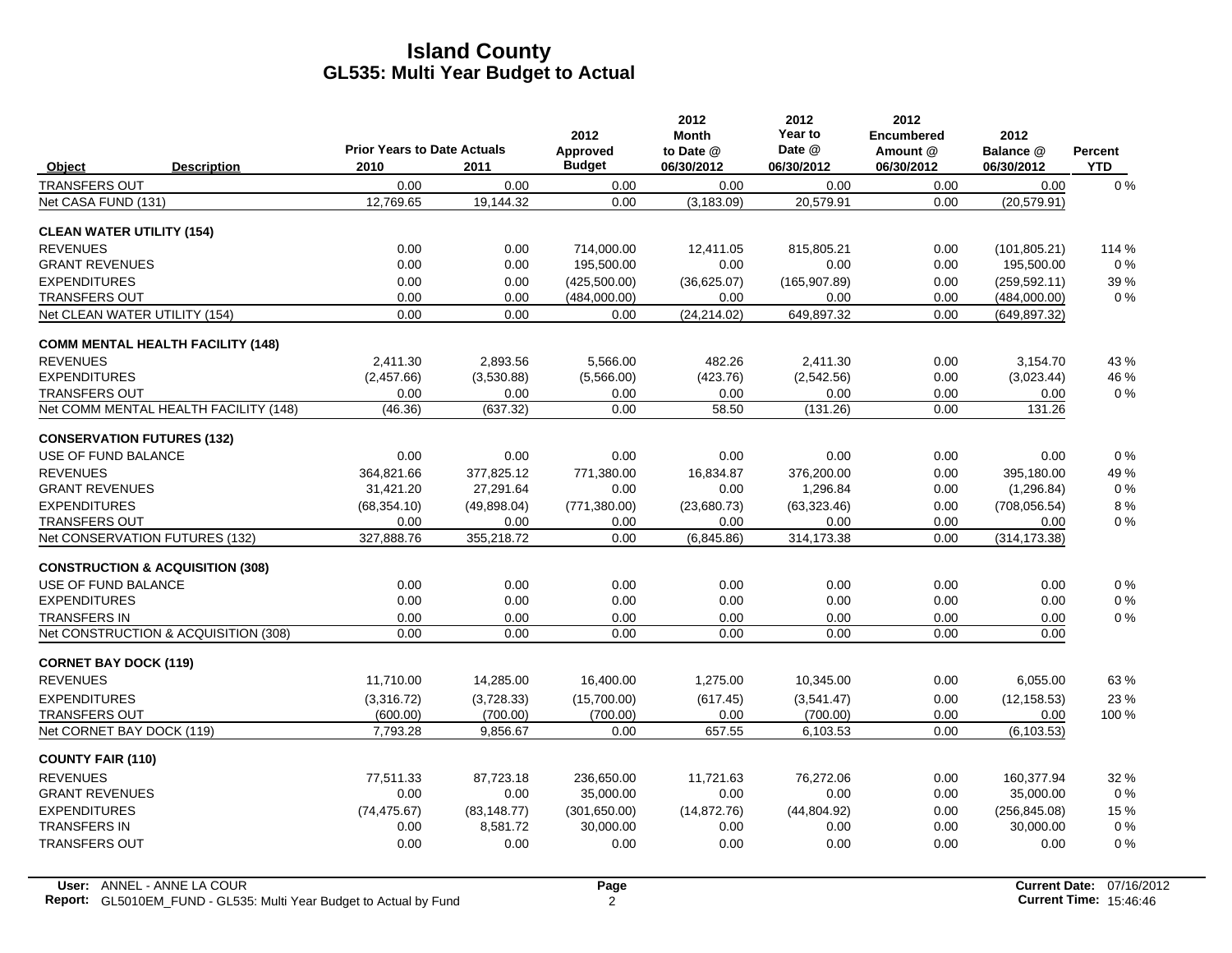|                                               |                                    |                                | 2012                   | 2012<br><b>Month</b>  | 2012<br>Year to                | 2012<br><b>Encumbered</b> | 2012                           |                |
|-----------------------------------------------|------------------------------------|--------------------------------|------------------------|-----------------------|--------------------------------|---------------------------|--------------------------------|----------------|
|                                               | <b>Prior Years to Date Actuals</b> |                                | Approved               | to Date @             | Date @                         | Amount @                  | Balance @                      | <b>Percent</b> |
| Object<br><b>Description</b>                  | 2010                               | 2011                           | <b>Budget</b>          | 06/30/2012            | 06/30/2012                     | 06/30/2012                | 06/30/2012                     | <b>YTD</b>     |
| Net COUNTY FAIR (110)                         | 3,035.66                           | 13,156.13                      | 0.00                   | (3, 151.13)           | 31,467.14                      | 0.00                      | (31, 467.14)                   |                |
| <b>COUNTY LAW LIBRARY (103)</b>               |                                    |                                |                        |                       |                                |                           |                                |                |
| USE OF FUND BALANCE                           | 0.00                               | 0.00                           | 0.00                   | 0.00                  | 0.00                           | 0.00                      | 0.00                           | 0%             |
| <b>REVENUES</b>                               | 12.587.17                          | 13,425.75                      | 27.100.00              | 2.100.18              | 12.423.61                      | 0.00                      | 14,676.39                      | 46 %           |
| <b>EXPENDITURES</b>                           | (14,940.84)                        | (15, 109.56)                   | (27, 100.00)           | (2,277.38)            | (14, 307.71)                   | 0.00                      | (12,792.29)                    | 53%            |
| <b>TRANSFERS OUT</b>                          | 0.00                               | 0.00                           | 0.00                   | 0.00                  | 0.00                           | 0.00                      | 0.00                           | $0\%$          |
| Net COUNTY LAW LIBRARY (103)                  | (2,353.67)                         | (1,683.81)                     | 0.00                   | (177.20)              | (1,884.10)                     | 0.00                      | 1,884.10                       |                |
| <b>COUNTY ROAD (101)</b>                      |                                    |                                |                        |                       |                                |                           |                                |                |
| USE OF FUND BALANCE                           | 0.00                               | 0.00                           | 0.00                   | 0.00                  | 0.00                           | 0.00                      | 0.00                           | 0%             |
| <b>REVENUES</b>                               | 7.398.870.48                       | 7.643.034.90                   | 14.145.653.00          | 616.842.96            | 7.458.150.08                   | 0.00                      | 6.687.502.92                   | 53%            |
| <b>GRANT REVENUES</b>                         | 516,644.52                         | 629,903.25                     | 2,548,000.00           | 17,782.12             | 689,305.90                     | 0.00                      | 1,858,694.10                   | 27 %           |
| <b>EXPENDITURES</b>                           | (4,783,563.38)                     | (4,020,952.77)                 | (14, 493, 086, 00)     | (860, 612.32)         | (4,424,034.99)                 | 0.00                      | (10,069,051.01)                | 31 %           |
| <b>TRANSFERS IN</b>                           | 0.00                               | 0.00                           | 134,000.00             | 0.00                  | 134,000.00                     | 0.00                      | 0.00                           | 100 %          |
| <b>TRANSFERS OUT</b><br>Net COUNTY ROAD (101) | (1,526,217.00)<br>1,605,734.62     | (1,514,967.00)<br>2,737,018.38 | (2,334,567.00)<br>0.00 | 0.00<br>(225, 987.24) | (1,618,567.00)<br>2,238,853.99 | 0.00<br>0.00              | (716,000.00)<br>(2,238,853.99) | 69%            |
|                                               |                                    |                                |                        |                       |                                |                           |                                |                |
| <b>COURTHOUSE EXPANSION (309)</b>             |                                    |                                |                        |                       |                                |                           |                                |                |
| <b>REVENUES</b>                               | 12.48                              | 9.05                           | 0.00                   | 1.35                  | 6.77                           | 0.00                      | (6.77)                         | 0%             |
| Net COURTHOUSE EXPANSION (309)                | 12.48                              | 9.05                           | 0.00                   | 1.35                  | 6.77                           | 0.00                      | (6.77)                         |                |
| <b>DEVELOPMENTAL DISABILITIES (114)</b>       |                                    |                                |                        |                       |                                |                           |                                |                |
| USE OF FUND BALANCE                           | 0.00                               | 0.00                           | 0.00                   | 0.00                  | 0.00                           | 0.00                      | 0.00                           | 0%             |
| <b>REVENUES</b>                               | 97,475.30                          | 88,627.53                      | 170,000.00             | 1,456.95              | 87,149.64                      | 0.00                      | 82,850.36                      | 51 %           |
| <b>GRANT REVENUES</b>                         | 125,345.98                         | 196,027.00                     | 444,307.00             | 35,227.00             | 142,607.00                     | 0.00                      | 301,700.00                     | 32 %           |
| <b>EXPENDITURES</b>                           | (203, 803.82)                      | (247, 113.97)                  | (555, 821.00)          | (34, 414.00)          | (149, 654.01)                  | 0.00                      | (406, 166.99)                  | 27 %           |
| <b>TRANSFERS OUT</b>                          | 0.00                               | (3,968.50)                     | (58, 486.00)           | 0.00                  | (58, 486.00)                   | 0.00                      | 0.00                           | 100 %          |
| Net DEVELOPMENTAL DISABILITIES (114)          | 19.017.46                          | 33,572.06                      | 0.00                   | 2.269.95              | 21,616.63                      | 0.00                      | (21,616.63)                    |                |
| <b>DRUG SEIZURE (133)</b>                     |                                    |                                |                        |                       |                                |                           |                                |                |
| USE OF FUND BALANCE                           | 0.00                               | 0.00                           | 0.00                   | 0.00                  | 0.00                           | 0.00                      | 0.00                           | $0\%$          |
| <b>REVENUES</b>                               | 2.226.81                           | 2,633.25                       | 10,000.00              | 268.81                | 1.048.32                       | 0.00                      | 8,951.68                       | 10%            |
| <b>EXPENDITURES</b>                           | 0.00                               | 0.00                           | (10,000.00)            | 0.00                  | 0.00                           | 0.00                      | (10,000.00)                    | $0\%$          |
| <b>TRANSFERS OUT</b>                          | 0.00                               | 0.00                           | 0.00                   | 0.00                  | 0.00                           | 0.00                      | 0.00                           | $0\%$          |
| Net DRUG SEIZURE (133)                        | 2,226.81                           | 2,633.25                       | 0.00                   | 268.81                | 1,048.32                       | 0.00                      | (1,048.32)                     |                |
| <b>ELECTION RESERVE (111)</b>                 |                                    |                                |                        |                       |                                |                           |                                |                |
| USE OF FUND BALANCE                           | 0.00                               | 0.00                           | 0.00                   | 0.00                  | 0.00                           | 0.00                      | 0.00                           | $0\%$          |
| <b>REVENUES</b>                               | 52.880.15                          | 10,678.01                      | 100,000.00             | 194.74                | 48.823.73                      | 0.00                      | 51.176.27                      | 49%            |
| <b>GRANT REVENUES</b>                         | 27,457.26                          | 641.58                         | 0.00                   | 0.00                  | 11,341.21                      | 0.00                      | (11, 341.21)                   | $0\%$          |
| <b>EXPENDITURES</b>                           | (92, 977, 16)                      | (127, 430.48)                  | (300,000.00)           | (31, 403.97)          | (151, 339.03)                  | 0.00                      | (148,660.97)                   | 50 %           |
| <b>TRANSFERS IN</b>                           | 219,925.00                         | 200,000.00                     | 200,000.00             | 0.00                  | 200,000.00                     | 0.00                      | 0.00                           | 100 %          |
|                                               |                                    |                                |                        |                       |                                |                           |                                |                |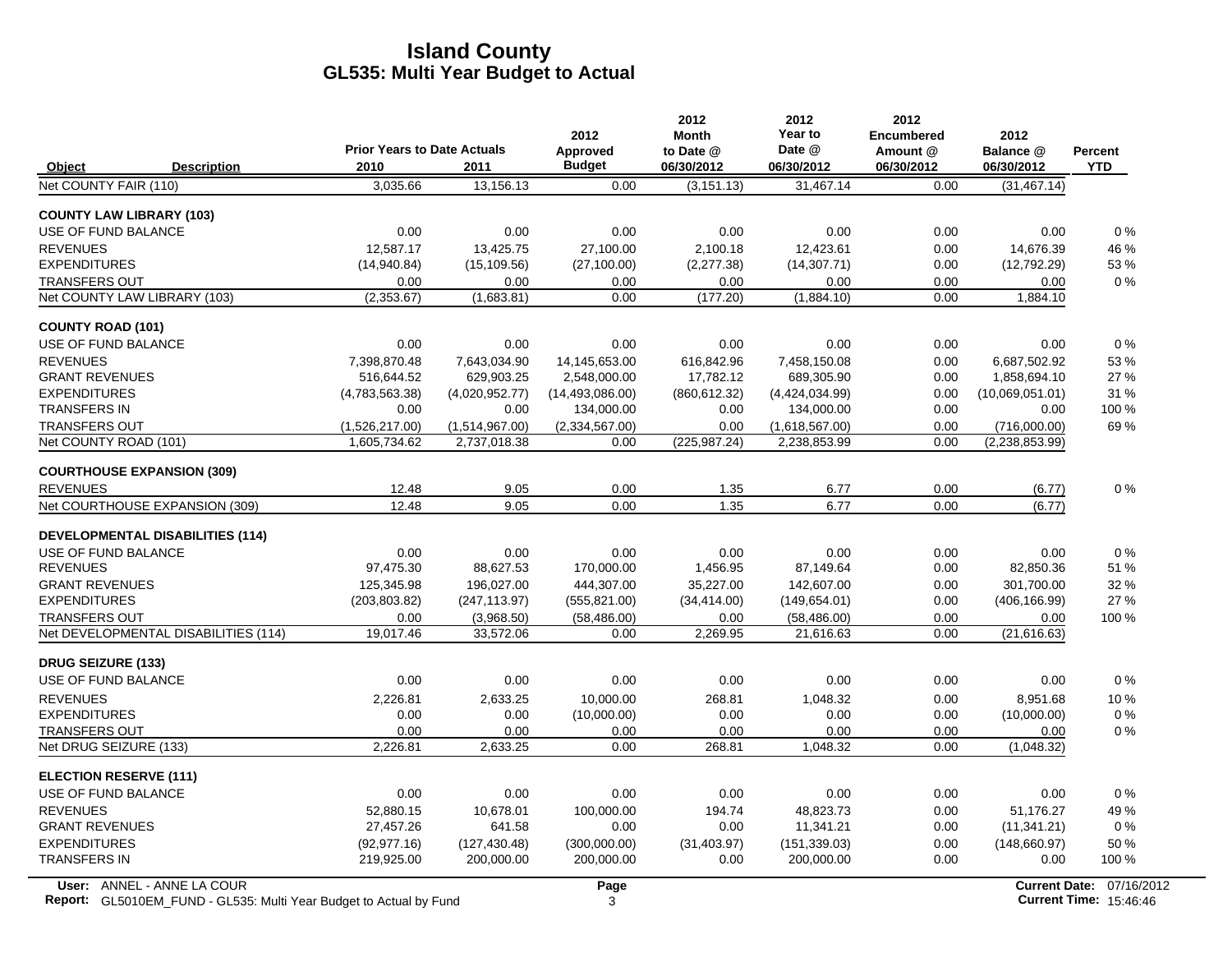|                                 |                                        | <b>Prior Years to Date Actuals</b> |               | 2012<br>Approved | 2012<br><b>Month</b><br>to Date @ | 2012<br>Year to<br>Date @ | 2012<br><b>Encumbered</b><br>Amount @ | 2012<br>Balance @    | Percent    |
|---------------------------------|----------------------------------------|------------------------------------|---------------|------------------|-----------------------------------|---------------------------|---------------------------------------|----------------------|------------|
| Object                          | <b>Description</b>                     | 2010                               | 2011          | <b>Budget</b>    | 06/30/2012                        | 06/30/2012                | 06/30/2012                            | 06/30/2012           | <b>YTD</b> |
| <b>TRANSFERS OUT</b>            |                                        | 0.00                               | 0.00          | 0.00             | 0.00                              | 0.00                      | 0.00                                  | 0.00                 | $0\%$      |
| Net ELECTION RESERVE (111)      |                                        | 207,285.25                         | 83,889.11     | 0.00             | (31, 209.23)                      | 108,825.91                | 0.00                                  | (108, 825.91)        |            |
| <b>ENHANCED 911 (140)</b>       |                                        |                                    |               |                  |                                   |                           |                                       |                      |            |
| <b>REVENUES</b>                 |                                        | 201,462.94                         | 264,504.22    | 531,000.00       | 63,220.61                         | 256,579.78                | 0.00                                  | 274.420.22           | 48 %       |
| <b>GRANT REVENUES</b>           |                                        | 0.00                               | 0.00          | 0.00             | 3,598.61                          | 8,429.84                  | 0.00                                  | (8,429.84)           | $0\%$      |
| <b>EXPENDITURES</b>             |                                        | (116, 222.60)                      | (455, 941.46) | (529, 500.00)    | (66, 819.22)                      | (275, 594.80)             | 0.00                                  | (253, 905.20)        | 52 %       |
| <b>TRANSFERS OUT</b>            |                                        | (1,500.00)                         | (1,500.00)    | (1,500.00)       | 0.00                              | (1,500.00)                | 0.00                                  | 0.00                 | $100\%$    |
| Net ENHANCED 911 (140)          |                                        | 83,740.34                          | (192, 937.24) | 0.00             | 0.00                              | (12,085.18)               | 0.00                                  | 12,085.18            |            |
| <b>EXTENSION SERVICES (160)</b> |                                        |                                    |               |                  |                                   |                           |                                       |                      |            |
| <b>REVENUES</b>                 |                                        | 30,911.45                          | 129,730.43    | 130,949.00       | 3,202.50                          | 27,142.03                 | 0.00                                  | 103,806.97           | 21 %       |
| <b>GRANT REVENUES</b>           |                                        | 5,692.05                           | 16,667.23     | 110,161.00       | 0.00                              | 29,041.32                 | 0.00                                  | 81,119.68            | 26 %       |
| <b>EXPENDITURES</b>             |                                        | (227, 434.30)                      | (203, 765.04) | (341, 243.00)    | (28,991.43)                       | (144, 094.18)             | 0.00                                  | (197, 148.82)        | 42 %       |
| <b>TRANSFERS IN</b>             |                                        | 149,321.00                         | 95,950.00     | 100,133.00       | 0.00                              | 100,133.00                | 0.00                                  | 0.00                 | 100 %      |
| <b>TRANSFERS OUT</b>            |                                        | 0.00                               | 0.00          | 0.00             | 0.00                              | 0.00                      | 0.00                                  | 0.00                 | $0\%$      |
| Net EXTENSION SERVICES (160)    |                                        | (41,509.80)                        | 38,582.62     | 0.00             | (25,788.93)                       | 12,222.17                 | 0.00                                  | (12, 222.17)         |            |
|                                 | <b>FAMILY RES CTR CAMANO (143)</b>     |                                    |               |                  |                                   |                           |                                       |                      |            |
| USE OF FUND BALANCE             |                                        | 0.00                               | 0.00          | 10,753.00        | 0.00                              | 0.00                      | 0.00                                  | 10,753.00            | $0\%$      |
| <b>REVENUES</b>                 |                                        | 16,345.42                          | 17,675.64     | 39,393.00        | 5,357.10                          | 16,710.14                 | 0.00                                  | 22,682.86            | 42 %       |
| <b>EXPENDITURES</b>             |                                        | (23, 871.41)                       | (25, 206.71)  | (50, 146.00)     | (3,839.60)                        | (25, 281.88)              | 0.00                                  | (24, 864.12)         | 50 %       |
| <b>TRANSFERS OUT</b>            |                                        | 0.00                               | 0.00          | 0.00             | 0.00                              | 0.00                      | 0.00                                  | 0.00                 | $0\%$      |
|                                 | Net FAMILY RES CTR CAMANO (143)        | (7,525.99)                         | (7,531.07)    | 0.00             | 1,517.50                          | (8,571.74)                | 0.00                                  | 8,571.74             |            |
|                                 | <b>FAMILY RES CTR OAK HARBOR (141)</b> |                                    |               |                  |                                   |                           |                                       |                      |            |
| USE OF FUND BALANCE             |                                        | 0.00                               | 0.00          | 0.00             | 0.00                              | 0.00                      | 0.00                                  | 0.00                 | $0\%$      |
| <b>REVENUES</b>                 |                                        | 11.507.14                          | 18.039.30     | 55.937.00        | 1.700.00                          | 12.813.10                 | 0.00                                  | 43.123.90            | 23 %       |
| <b>EXPENDITURES</b>             |                                        | (23,656.52)                        | (25, 205.35)  | (55, 937.00)     | (4,357.73)                        | (24, 684.47)              | 0.00                                  | (31, 252.53)         | 44 %       |
| <b>TRANSFERS OUT</b>            |                                        | 0.00                               | 0.00          | 0.00             | 0.00                              | 0.00                      | 0.00                                  | 0.00                 | $0\%$      |
|                                 | Net FAMILY RES CTR OAK HARBOR (141)    | (12, 149.38)                       | (7, 166.05)   | 0.00             | (2,657.73)                        | (11, 871.37)              | 0.00                                  | 11,871.37            |            |
|                                 | <b>FAMILY RES CTR SO WHIDBEY (142)</b> |                                    |               |                  |                                   |                           |                                       |                      |            |
| <b>REVENUES</b>                 |                                        | 2,500.00                           | 3,000.00      | 2,400.00         | 0.00                              | 3,000.00                  | 0.00                                  | (600.00)             | 125 %      |
| <b>EXPENDITURES</b>             |                                        | (2,254.90)                         | (54.00)       | (2,400.00)       | 0.00                              | (54.00)                   | 0.00                                  | (2,346.00)           | 2%         |
| <b>TRANSFERS OUT</b>            |                                        | 0.00                               | 0.00          | 0.00             | 0.00                              | 0.00                      | 0.00                                  | 0.00                 | $0\%$      |
|                                 | Net FAMILY RES CTR SO WHIDBEY (142)    | 245.10                             | 2,946.00      | 0.00             | 0.00                              | 2,946.00                  | 0.00                                  | (2,946.00)           |            |
|                                 | <b>FEDERAL ASSET FORFEITURE (147)</b>  |                                    |               |                  |                                   |                           |                                       |                      |            |
| USE OF FUND BALANCE             |                                        | 0.00                               | 0.00          | 0.00             | 0.00                              | 0.00                      | 0.00                                  | 0.00                 | $0\%$      |
| <b>REVENUES</b>                 |                                        | 2.55                               | 0.18          | 5,000.00         | 0.03                              | 0.13                      | 0.00                                  | 4,999.87             | $0\%$      |
| <b>EXPENDITURES</b>             |                                        | (2, 148.00)                        | (2, 148.00)   | (5,000.00)       | 0.00                              | 0.00                      | 0.00                                  | (5,000.00)           | $0\%$      |
| <b>TRANSFERS OUT</b>            |                                        | 0.00                               | 0.00          | 0.00             | 0.00                              | 0.00                      | 0.00                                  | 0.00                 | $0\%$      |
|                                 | User: ANNEL - ANNE LA COUR             |                                    |               | Page             |                                   |                           |                                       | <b>Current Date:</b> | 07/16/2    |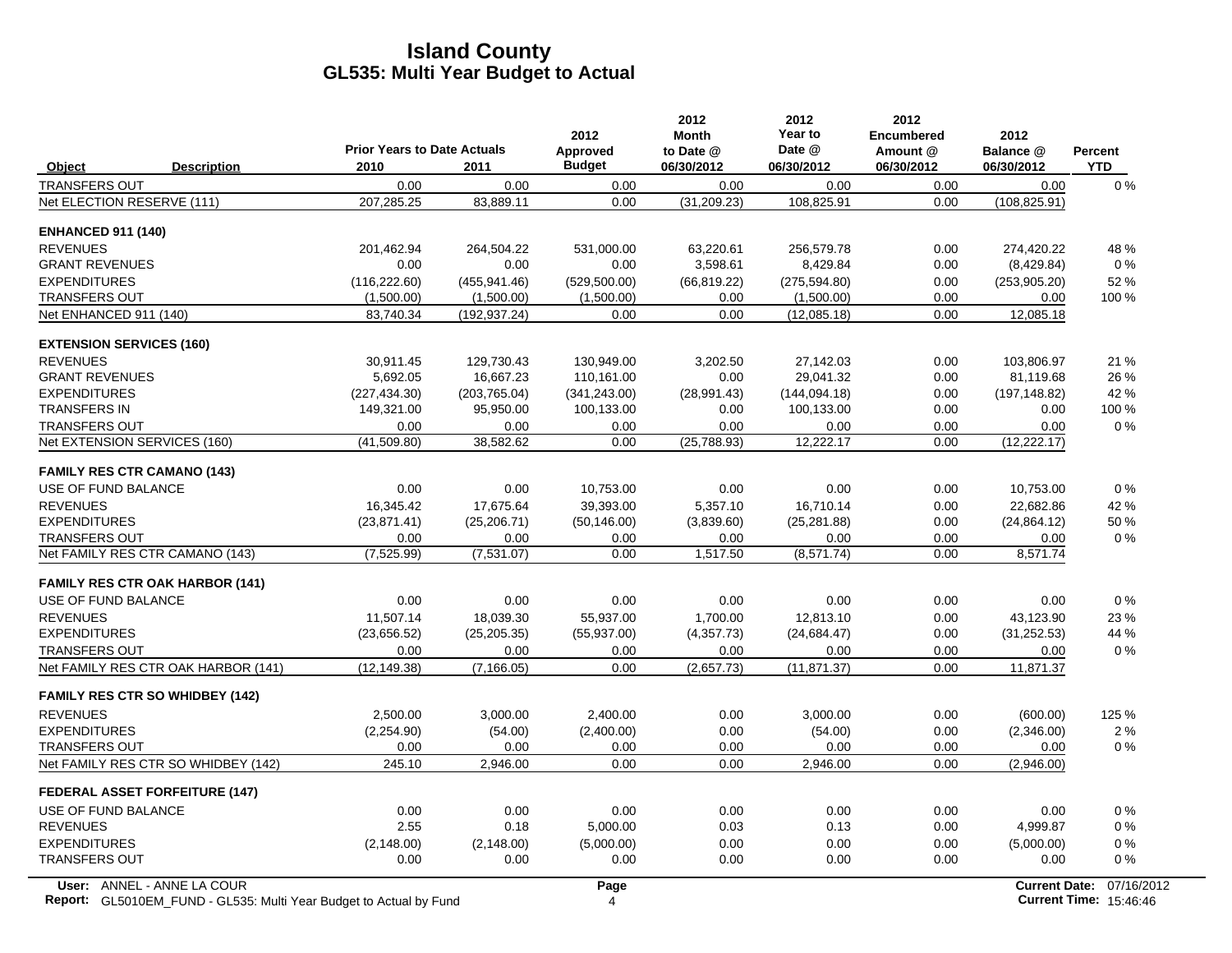|                               |                                                                    | <b>Prior Years to Date Actuals</b> |               | 2012<br>Approved | 2012<br><b>Month</b><br>to Date @ | 2012<br>Year to<br>Date @ | 2012<br><b>Encumbered</b><br>Amount @ | 2012<br>Balance @ | Percent                       |
|-------------------------------|--------------------------------------------------------------------|------------------------------------|---------------|------------------|-----------------------------------|---------------------------|---------------------------------------|-------------------|-------------------------------|
| Object                        | <b>Description</b>                                                 | 2010                               | 2011          | <b>Budget</b>    | 06/30/2012                        | 06/30/2012                | 06/30/2012                            | 06/30/2012        | <b>YTD</b>                    |
|                               | Net FEDERAL ASSET FORFEITURE (147)                                 | (2, 145.45)                        | (2, 147.82)   | 0.00             | 0.03                              | 0.13                      | 0.00                                  | (0.13)            |                               |
| FIRE PERMIT PROGRAM (115)     |                                                                    |                                    |               |                  |                                   |                           |                                       |                   |                               |
| <b>REVENUES</b>               |                                                                    | 19,172.38                          | 17,757.48     | 48,000.00        | 6,490.85                          | 16,461.70                 | 0.00                                  | 31,538.30         | 34 %                          |
| <b>GRANT REVENUES</b>         |                                                                    | 0.00                               | 0.00          | 0.00             | 0.00                              | 21,625.00                 | 0.00                                  | (21,625.00)       | 0%                            |
| <b>EXPENDITURES</b>           |                                                                    | (13, 429.21)                       | (12,824.55)   | (48,000.00)      | (119.05)                          | (27, 303.34)              | 0.00                                  | (20,696.66)       | 57 %                          |
| <b>TRANSFERS OUT</b>          |                                                                    | 0.00                               | 0.00          | 0.00             | 0.00                              | 0.00                      | 0.00                                  | 0.00              | $0\%$                         |
|                               | Net FIRE PERMIT PROGRAM (115)                                      | 5,743.17                           | 4,932.93      | 0.00             | 6,371.80                          | 10,783.36                 | 0.00                                  | (10,783.36)       |                               |
|                               | <b>HISTORICAL PRESERVATION FUND (180)</b>                          |                                    |               |                  |                                   |                           |                                       |                   |                               |
| USE OF FUND BALANCE           |                                                                    | 0.00                               | 0.00          | 6,000.00         | 0.00                              | 0.00                      | 0.00                                  | 6,000.00          | 0%                            |
| <b>REVENUES</b>               |                                                                    | 145.00                             | 9,844.00      | 18,000.00        | 1,798.00                          | 11,088.00                 | 0.00                                  | 6.912.00          | 62%                           |
| <b>EXPENDITURES</b>           |                                                                    | (12,000.00)                        | (17,500.00)   | (12,000.00)      | 0.00                              | (3,422.84)                | 0.00                                  | (8,577.16)        | 29 %                          |
| <b>TRANSFERS IN</b>           |                                                                    | 0.00                               | 0.00          | 0.00             | 0.00                              | 0.00                      | 0.00                                  | 0.00              | $0\%$                         |
| <b>TRANSFERS OUT</b>          |                                                                    | 0.00                               | (12,000.00)   | (12,000.00)      | 0.00                              | (12,000.00)               | 0.00                                  | 0.00              | 100 %                         |
|                               | Net HISTORICAL PRESERVATION FUND (180)                             | (11.855.00)                        | (19,656.00)   | 0.00             | 1,798.00                          | (4,334.84)                | 0.00                                  | 4,334.84          |                               |
| <b>HOMELESS HOUSING (106)</b> |                                                                    |                                    |               |                  |                                   |                           |                                       |                   |                               |
| USE OF FUND BALANCE           |                                                                    | 0.00                               | 0.00          | 0.00             | 0.00                              | 0.00                      | 0.00                                  | 0.00              | $0\%$                         |
| <b>REVENUES</b>               |                                                                    | 200,578.63                         | 185,197.63    | 321,974.00       | 33,436.43                         | 205,406.54                | 0.00                                  | 116,567.46        | 64 %                          |
| <b>GRANT REVENUES</b>         |                                                                    | 47,853.93                          | 70,553.92     | 76,398.00        | 1,140.87                          | 6,451.58                  | 0.00                                  | 69,946.42         | 8%                            |
| <b>EXPENDITURES</b>           |                                                                    | (130, 745.76)                      | (171, 514.13) | (366, 142.00)    | (20, 539.62)                      | (77,605.99)               | 0.00                                  | (288, 536.01)     | 21 %                          |
| <b>TRANSFERS OUT</b>          |                                                                    | 0.00                               | (1,587.40)    | (32, 230.00)     | 0.00                              | (32, 230.00)              | 0.00                                  | 0.00              | 100 %                         |
|                               | Net HOMELESS HOUSING (106)                                         | 117,686.80                         | 82,650.02     | 0.00             | 14,037.68                         | 102,022.13                | 0.00                                  | (102, 022, 13)    |                               |
|                               | <b>HUMAN SERVICES FUND (129)</b>                                   |                                    |               |                  |                                   |                           |                                       |                   |                               |
| <b>GRANT REVENUES</b>         |                                                                    | 0.00                               | 0.00          | 150,627.00       | 13,165.55                         | 52,205.83                 | 0.00                                  | 98,421.17         | 35 %                          |
| <b>EXPENDITURES</b>           |                                                                    | 0.00                               | 0.00          | (362, 252.00)    | (29,031.96)                       | (170, 314.26)             | 0.00                                  | (191, 937.74)     | 47 %                          |
| <b>TRANSFERS IN</b>           |                                                                    | 0.00                               | 0.00          | 211,625.00       | 0.00                              | 211,625.00                | 0.00                                  | 0.00              | 100 %                         |
|                               | Net HUMAN SERVICES FUND (129)                                      | 0.00                               | 0.00          | 0.00             | (15,866.41)                       | 93,516.57                 | 0.00                                  | (93, 516.57)      |                               |
|                               | <b>JOINT TOURISM PROMOTION (146)</b>                               |                                    |               |                  |                                   |                           |                                       |                   |                               |
| USE OF FUND BALANCE           |                                                                    | 0.00                               | 0.00          | 0.00             | 0.00                              | 0.00                      | 0.00                                  | 0.00              | 0%                            |
| <b>REVENUES</b>               |                                                                    | 63,385.97                          | 88,167.75     | 200,000.00       | 6.890.23                          | 83,664.64                 | 0.00                                  | 116,335.36        | 42 %                          |
| <b>EXPENDITURES</b>           |                                                                    | (128, 494.05)                      | (118, 247.08) | (200,000.00)     | (29,048.09)                       | (122, 245.86)             | 0.00                                  | (77, 754.14)      | 61%                           |
|                               | Net JOINT TOURISM PROMOTION (146)                                  | (65, 108.08)                       | (30,079.33)   | 0.00             | (22, 157.86)                      | (38, 581.22)              | 0.00                                  | 38,581.22         |                               |
|                               | <b>JUVENILE DETENTION CENTER (145)</b>                             |                                    |               |                  |                                   |                           |                                       |                   |                               |
| USE OF FUND BALANCE           |                                                                    | 0.00                               | 0.00          | 0.00             | 0.00                              | 0.00                      | 0.00                                  | 0.00              | 0%                            |
| <b>REVENUES</b>               |                                                                    | 375,649.40                         | 360,781.34    | 726,000.00       | 56,099.27                         | 346,479.09                | 0.00                                  | 379,520.91        | 48 %                          |
| <b>GRANT REVENUES</b>         |                                                                    | 5,826.38                           | 4,082.80      | 8,000.00         | 1,153.88                          | 6,382.55                  | 0.00                                  | 1,617.45          | 80%                           |
| <b>EXPENDITURES</b>           |                                                                    | (566, 241.49)                      | (513, 297.31) | (1,041,500.00)   | (92, 547.19)                      | (553, 662.93)             | 0.00                                  | (487, 837.07)     | 53 %                          |
| <b>TRANSFERS IN</b>           |                                                                    | 0.00                               | 403,000.00    | 350,000.00       | 0.00                              | 350,000.00                | 0.00                                  | 0.00              | 100 %                         |
|                               | User: ANNEL - ANNE LA COUR                                         |                                    |               | Page             |                                   |                           |                                       |                   | Current Date: 07/16/2012      |
|                               | Report: GL5010EM_FUND - GL535: Multi Year Budget to Actual by Fund |                                    |               | 5                |                                   |                           |                                       |                   | <b>Current Time: 15:46:46</b> |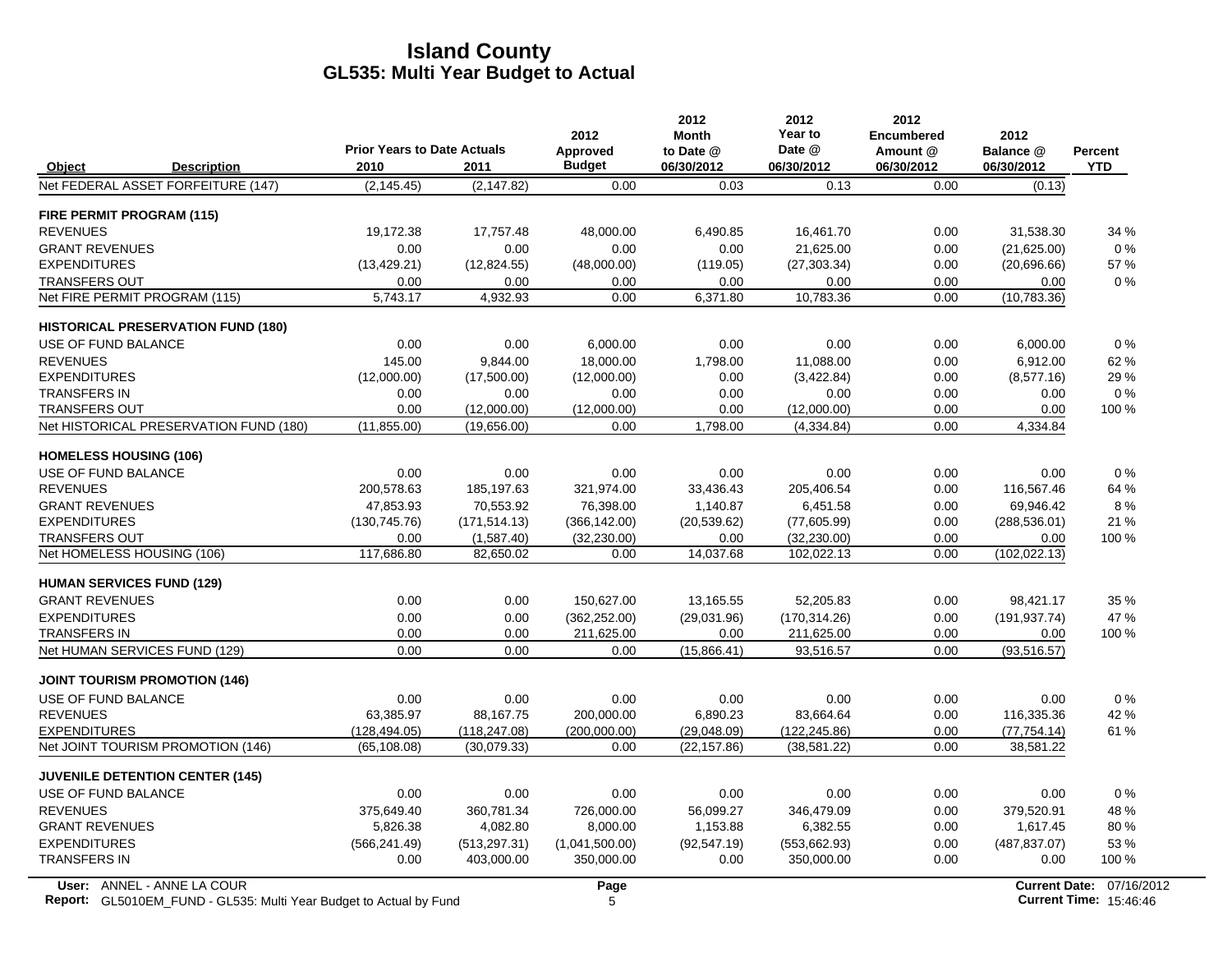|                                             | <b>Prior Years to Date Actuals</b> |                | 2012<br>Approved | 2012<br><b>Month</b><br>to Date @ | 2012<br>Year to<br>Date @ | 2012<br><b>Encumbered</b><br>Amount @ | 2012<br>Balance @ | <b>Percent</b> |
|---------------------------------------------|------------------------------------|----------------|------------------|-----------------------------------|---------------------------|---------------------------------------|-------------------|----------------|
| Object<br><b>Description</b>                | 2010                               | 2011           | <b>Budget</b>    | 06/30/2012                        | 06/30/2012                | 06/30/2012                            | 06/30/2012        | <b>YTD</b>     |
| <b>TRANSFERS OUT</b>                        | (46.500.00)                        | (45, 400.00)   | (42,500.00)      | 0.00                              | (42,500.00)               | 0.00                                  | 0.00              | 100 %          |
| Net JUVENILE DETENTION CENTER (145)         | (231, 265.71)                      | 209,166.83     | 0.00             | (35, 294.04)                      | 106,698.71                | 0.00                                  | (106, 698.71)     |                |
| <b>LOW-INCOME HOUSING SURCHARGE (105)</b>   |                                    |                |                  |                                   |                           |                                       |                   |                |
| <b>USE OF FUND BALANCE</b>                  | 0.00                               | 0.00           | 0.00             | 0.00                              | 0.00                      | 0.00                                  | 0.00              | 0%             |
| <b>REVENUES</b>                             | 51,610.53                          | 48,292.19      | 123,532.00       | 7,771.50                          | 53,075.37                 | 0.00                                  | 70,456.63         | 43 %           |
| <b>EXPENDITURES</b>                         | (45,069.00)                        | (9,954.73)     | (109.933.00)     | 0.00                              | 0.00                      | 0.00                                  | (109.933.00)      | 0%             |
| <b>TRANSFERS OUT</b>                        | 0.00                               | 0.00           | (13,599.00)      | 0.00                              | (13,599.00)               | 0.00                                  | 0.00              | 100 %          |
| Net LOW-INCOME HOUSING SURCHARGE (105)      | 6,541.53                           | 38,337.46      | 0.00             | 7.771.50                          | 39,476.37                 | 0.00                                  | (39, 476.37)      |                |
| <b>MENTAL HEALTH (113)</b>                  |                                    |                |                  |                                   |                           |                                       |                   |                |
| USE OF FUND BALANCE                         | 0.00                               | 0.00           | 0.00             | 0.00                              | 0.00                      | 0.00                                  | 0.00              | 0%             |
| <b>REVENUES</b>                             | 138,373.56                         | 88,627.55      | 240,762.00       | 1,456.94                          | 87,149.62                 | 0.00                                  | 153,612.38        | 36 %           |
| <b>GRANT REVENUES</b>                       | 0.00                               | 42.357.79      | 0.00             | 5.775.95                          | 21.984.87                 | 0.00                                  | (21, 984.87)      | $0\%$          |
| <b>EXPENDITURES</b>                         | (119, 991.84)                      | (137, 399.44)  | (214, 704.00)    | (18,994.09)                       | (109, 981.69)             | 0.00                                  | (104, 722.31)     | 51 %           |
| <b>TRANSFERS OUT</b>                        | 0.00                               | (3,968.50)     | (26,058.00)      | 0.00                              | (26,058.00)               | 0.00                                  | 0.00              | 100 %          |
| Net MENTAL HEALTH (113)                     | 18,381.72                          | (10, 382.60)   | 0.00             | (11,761.20)                       | (26,905.20)               | 0.00                                  | 26,905.20         |                |
| <b>MH THERAPEUTIC COURT SALES TAX (126)</b> |                                    |                |                  |                                   |                           |                                       |                   |                |
| USE OF FUND BALANCE                         | 0.00                               | 0.00           | 0.00             | 0.00                              | 0.00                      | 0.00                                  | 0.00              | 0%             |
| <b>REVENUES</b>                             | 368.628.89                         | 360,945.85     | 725,000.00       | 55.857.67                         | 346.094.15                | 0.00                                  | 378,905.85        | 48 %           |
| <b>GRANT REVENUES</b>                       | 6,977.86                           | 22,125.60      | 64,110.00        | 0.00                              | 13,215.15                 | 0.00                                  | 50,894.85         | 21 %           |
| <b>EXPENDITURES</b>                         | (275, 507.77)                      | (330.973.82)   | (673, 720.00)    | (59, 214.04)                      | (350.625.77)              | 0.00                                  | (323,094.23)      | 52%            |
| <b>TRANSFERS IN</b>                         | 0.00                               | 0.00           | 0.00             | 0.00                              | 0.00                      | 0.00                                  | 0.00              | 0%             |
| <b>TRANSFERS OUT</b>                        | (52,800.00)                        | (53, 274.80)   | (115,390.00)     | 0.00                              | (115,390.00)              | 0.00                                  | 0.00              | 100 %          |
| Net MH THERAPEUTIC COURT SALES TAX (126)    | 47,298.98                          | (1, 177.17)    | 0.00             | (3,356.37)                        | (106, 706.47)             | 0.00                                  | 106.706.47        |                |
| <b>PATHS &amp; TRAILS (137)</b>             |                                    |                |                  |                                   |                           |                                       |                   |                |
| <b>REVENUES</b>                             | 0.00                               | 0.00           | 0.00             | 0.00                              | 0.00                      | 0.00                                  | 0.00              | 0%             |
| <b>GRANT REVENUES</b>                       | 10.365.68                          | 56,367.40      | 740,000.00       | 0.00                              | 0.00                      | 0.00                                  | 740,000.00        | 0%             |
| <b>EXPENDITURES</b>                         | (39, 579.63)                       | (8,377.24)     | (946,000.00)     | (1,916.41)                        | (20, 418.35)              | 0.00                                  | (925, 581.65)     | 2%             |
| <b>TRANSFERS IN</b>                         | 0.00                               | 0.00           | 206,000.00       | 0.00                              | 0.00                      | 0.00                                  | 206,000.00        | 0%             |
| <b>TRANSFERS OUT</b>                        | 0.00                               | 0.00           | 0.00             | 0.00                              | 0.00                      | 0.00                                  | 0.00              | $0\%$          |
| Net PATHS & TRAILS (137)                    | (29, 213.95)                       | 47,990.16      | 0.00             | (1,916.41)                        | (20, 418.35)              | 0.00                                  | 20,418.35         |                |
| <b>PUBLIC HEALTH POOLING (104)</b>          |                                    |                |                  |                                   |                           |                                       |                   |                |
| USE OF FUND BALANCE                         | 0.00                               | 0.00           | 0.00             | 0.00                              | 0.00                      | 0.00                                  | 0.00              | 0%             |
| <b>REVENUES</b>                             | 712,544.61                         | 511,749.37     | 994,731.00       | 73,719.94                         | 418.689.32                | 0.00                                  | 576,041.68        | 42 %           |
| <b>GRANT REVENUES</b>                       | 519.755.83                         | 560,207.77     | 857,998.00       | 56,798.00                         | 627,583.12                | 0.00                                  | 230,414.88        | 73%            |
| <b>EXPENDITURES</b>                         | (1,491,267.22)                     | (1,400,562.38) | (2,388,899.00)   | (201, 410.77)                     | (1, 191, 718.50)          | 0.00                                  | (1, 197, 180.50)  | 50 %           |
| <b>TRANSFERS IN</b>                         | 717,400.77                         | 425,274.00     | 637,237.00       | 0.00                              | 293,237.00                | 0.00                                  | 344,000.00        | 46 %           |
| <b>TRANSFERS OUT</b>                        | (147, 967.00)                      | (114, 267.00)  | (101, 067.00)    | 0.00                              | (101,067.00)              | 0.00                                  | 0.00              | 100 %          |
|                                             |                                    |                |                  |                                   |                           |                                       |                   |                |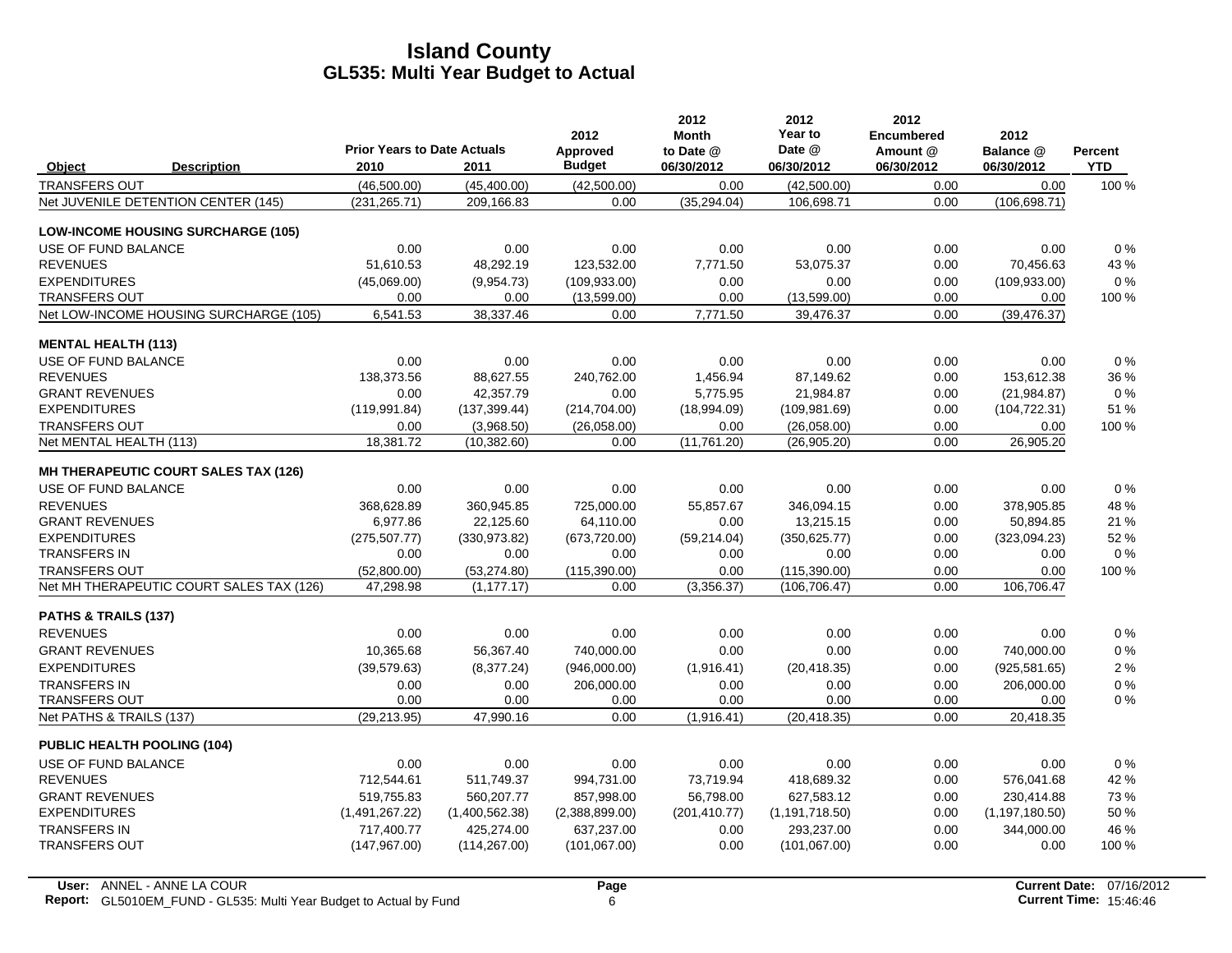|                           |                                          |                                            |               | 2012                      | 2012<br><b>Month</b>    | 2012<br>Year to      | 2012<br><b>Encumbered</b> | 2012                    |                       |
|---------------------------|------------------------------------------|--------------------------------------------|---------------|---------------------------|-------------------------|----------------------|---------------------------|-------------------------|-----------------------|
| Object                    | <b>Description</b>                       | <b>Prior Years to Date Actuals</b><br>2010 | 2011          | Approved<br><b>Budget</b> | to Date @<br>06/30/2012 | Date @<br>06/30/2012 | Amount @<br>06/30/2012    | Balance @<br>06/30/2012 | Percent<br><b>YTD</b> |
|                           | Net PUBLIC HEALTH POOLING (104)          | 310,466.99                                 | (17, 598.24)  | 0.00                      | (70, 892.83)            | 46,723.94            | 0.00                      | (46, 723.94)            |                       |
| <b>PUBLIC WORKS (139)</b> |                                          |                                            |               |                           |                         |                      |                           |                         |                       |
| USE OF FUND BALANCE       |                                          | 0.00                                       | 0.00          | 12,662.00                 | 0.00                    | 0.00                 | 0.00                      | 12,662.00               | 0%                    |
| <b>REVENUES</b>           |                                          | 0.00                                       | 0.00          | 0.00                      | 0.00                    | 0.00                 | 0.00                      | 0.00                    | 0%                    |
| <b>EXPENDITURES</b>       |                                          | (213, 829.81)                              | (213, 722.49) | (457, 662.00)             | (35,780.47)             | (221, 998.16)        | 0.00                      | (235, 663.84)           | 49 %                  |
| <b>TRANSFERS IN</b>       |                                          | 419,912.00                                 | 431,600.00    | 445,000.00                | 0.00                    | 405.000.00           | 0.00                      | 40.000.00               | 91 %                  |
| <b>TRANSFERS OUT</b>      |                                          | 0.00                                       | 0.00          | 0.00                      | 0.00                    | 0.00                 | 0.00                      | 0.00                    | $0\%$                 |
| Net PUBLIC WORKS (139)    |                                          | 206,082.19                                 | 217,877.51    | 0.00                      | (35,780.47)             | 183,001.84           | 0.00                      | (183,001.84)            |                       |
|                           | <b>REET 1 CAPITAL IMPROVEMENTS (134)</b> |                                            |               |                           |                         |                      |                           |                         |                       |
| USE OF FUND BALANCE       |                                          | 0.00                                       | 0.00          | 388,000.00                | 0.00                    | 0.00                 | 0.00                      | 388,000.00              | 0%                    |
| <b>REVENUES</b>           |                                          | 331,982.42                                 | 264,744.70    | 600,000.00                | 68,450.62               | 264,199.28           | 0.00                      | 335,800.72              | 44 %                  |
| <b>EXPENDITURES</b>       |                                          | (37, 129.06)                               | (123, 340.36) | (779,000.00)              | (120, 201.02)           | (124, 705.01)        | 0.00                      | (654, 294.99)           | 16 %                  |
| <b>TRANSFERS IN</b>       |                                          | 0.00                                       | 0.00          | 0.00                      | 0.00                    | 0.00                 | 0.00                      | 0.00                    | $0\%$                 |
| <b>TRANSFERS OUT</b>      |                                          | (46,900.00)                                | (57, 881.72)  | (209,000.00)              | 0.00                    | (179,000.00)         | 0.00                      | (30,000.00)             | 86 %                  |
|                           | Net REET 1 CAPITAL IMPROVEMENTS (134)    | 247,953.36                                 | 83,522.62     | 0.00                      | (51,750.40)             | (39,505.73)          | 0.00                      | 39,505.73               |                       |
|                           | <b>REET 2 CAPITAL FACILITIES (135)</b>   |                                            |               |                           |                         |                      |                           |                         |                       |
| USE OF FUND BALANCE       |                                          | 0.00                                       | 0.00          | 560,720.00                | 0.00                    | 0.00                 | 0.00                      | 560,720.00              | 0%                    |
| <b>REVENUES</b>           |                                          | 331,982.43                                 | 264,744.70    | 600,000.00                | 68,450.62               | 264,199.28           | 0.00                      | 335,800.72              | 44 %                  |
| <b>GRANT REVENUES</b>     |                                          | 0.00                                       | 0.00          | 0.00                      | 0.00                    | 0.00                 | 0.00                      | 0.00                    | $0\%$                 |
| <b>EXPENDITURES</b>       |                                          | (177, 739.90)                              | (138, 325.46) | (630,000.00)              | (57,083.57)             | (67, 433.99)         | 0.00                      | (562, 566.01)           | 11 %                  |
| <b>TRANSFERS IN</b>       |                                          | 0.00                                       | 0.00          | 0.00                      | 0.00                    | 0.00                 | 0.00                      | 0.00                    | $0\%$                 |
| <b>TRANSFERS OUT</b>      |                                          | (153, 320.00)                              | (186, 230.00) | (530, 720.00)             | (4,088.40)              | (534, 808.40)        | 0.00                      | 4,088.40                | 101 %                 |
|                           | Net REET 2 CAPITAL FACILITIES (135)      | 922.53                                     | (59, 810.76)  | 0.00                      | 7,278.65                | (338, 043.11)        | 0.00                      | 338,043.11              |                       |
|                           | <b>REET ELECTRONIC TECHNOLOGY (150)</b>  |                                            |               |                           |                         |                      |                           |                         |                       |
| USE OF FUND BALANCE       |                                          | 0.00                                       | 0.00          | 5,000.00                  | 0.00                    | 0.00                 | 0.00                      | 5,000.00                | 0%                    |
| <b>REVENUES</b>           |                                          | 111,277.36                                 | 0.00          | 0.00                      | 0.00                    | 0.00                 | 0.00                      | 0.00                    | 0%                    |
| <b>GRANT REVENUES</b>     |                                          | 0.00                                       | 0.00          | 0.00                      | 0.00                    | 0.00                 | 0.00                      | 0.00                    | 0%                    |
| <b>EXPENDITURES</b>       |                                          | (102, 283.14)                              | (121.33)      | (5,000.00)                | 0.00                    | (1,201.14)           | 0.00                      | (3,798.86)              | 24 %                  |
| <b>TRANSFERS OUT</b>      |                                          | 0.00                                       | 0.00          | 0.00                      | 0.00                    | 0.00                 | 0.00                      | 0.00                    | $0\%$                 |
|                           | Net REET ELECTRONIC TECHNOLOGY (150)     | 8,994.22                                   | (121.33)      | 0.00                      | 0.00                    | (1,201.14)           | 0.00                      | 1,201.14                |                       |
|                           | <b>RURAL COUNTY SALES TAX (121)</b>      |                                            |               |                           |                         |                      |                           |                         |                       |
| USE OF FUND BALANCE       |                                          | 0.00                                       | 0.00          | 0.00                      | 0.00                    | 0.00                 | 0.00                      | 0.00                    | 0%                    |
| <b>REVENUES</b>           |                                          | 332,567.89                                 | 321,271.85    | 625,000.00                | 584,369.79              | 847,689.35           | 0.00                      | (222, 689.35)           | 136 %                 |
| <b>EXPENDITURES</b>       |                                          | (205, 208.76)                              | (289, 462.13) | (625,000.00)              | 0.00                    | (285, 846.05)        | 0.00                      | (339, 153.95)           | 46 %                  |
| <b>TRANSFERS OUT</b>      |                                          | (2,800.00)                                 | (2,700.00)    | 0.00                      | 0.00                    | 0.00                 | 0.00                      | 0.00                    | $0\%$                 |
|                           | Net RURAL COUNTY SALES TAX (121)         | 124,559.13                                 | 29,109.72     | 0.00                      | 584,369.79              | 561,843.30           | 0.00                      | (561, 843.30)           |                       |

#### **STORM & SURFACE WATER UTILITY (144)**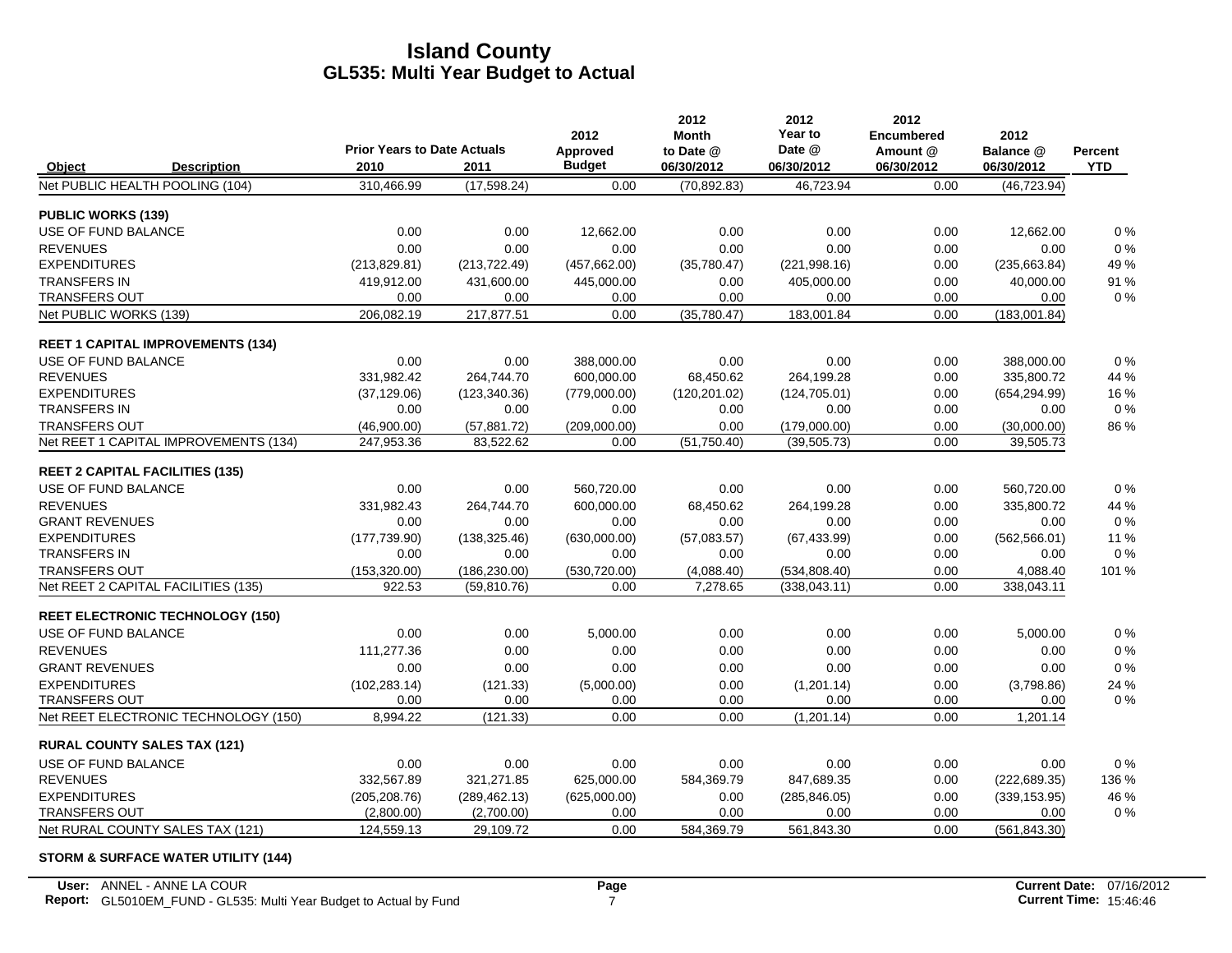|                                  |                                         | <b>Prior Years to Date Actuals</b> |               | 2012<br>Approved | 2012<br><b>Month</b><br>to Date @ | 2012<br>Year to<br>Date @ | 2012<br><b>Encumbered</b><br>Amount @ | 2012<br>Balance @ | Percent    |
|----------------------------------|-----------------------------------------|------------------------------------|---------------|------------------|-----------------------------------|---------------------------|---------------------------------------|-------------------|------------|
| Object                           | <b>Description</b>                      | 2010                               | 2011          | <b>Budget</b>    | 06/30/2012                        | 06/30/2012                | 06/30/2012                            | 06/30/2012        | <b>YTD</b> |
| <b>USE OF FUND BALANCE</b>       |                                         | 0.00                               | 0.00          | 0.00             | 0.00                              | 0.00                      | 0.00                                  | 0.00              | 0%         |
| <b>REVENUES</b>                  |                                         | 78.69                              | 20.01         | 0.00             | 5.87                              | 28.01                     | 0.00                                  | (28.01)           | 0%         |
| <b>EXPENDITURES</b>              |                                         | (3,306.01)                         | (2,973.13)    | (27, 160.00)     | (2,550.25)                        | (2,601.97)                | 0.00                                  | (24, 558.03)      | 10%        |
| <b>TRANSFERS IN</b>              |                                         | 6,420.00                           | 25,930.00     | 27,160.00        | 0.00                              | 27,160.00                 | 0.00                                  | 0.00              | 100 %      |
|                                  | Net STORM & SURFACE WATER UTILITY (144) | 3,192.68                           | 22,976.88     | 0.00             | (2,544.38)                        | 24,586.04                 | 0.00                                  | (24, 586.04)      |            |
| TREASURER'S M & O (116)          |                                         |                                    |               |                  |                                   |                           |                                       |                   |            |
| USE OF FUND BALANCE              |                                         | 0.00                               | 0.00          | 0.00             | 0.00                              | 0.00                      | 0.00                                  | 0.00              | $0\%$      |
| <b>REVENUES</b>                  |                                         | 16.925.62                          | 17,098.41     | 77,424.00        | 3,775.91                          | 60,828.02                 | 0.00                                  | 16,595.98         | 79%        |
| <b>EXPENDITURES</b>              |                                         | (15, 537.47)                       | (22,617.95)   | (77, 424.00)     | (44, 555.82)                      | (67, 251.67)              | 0.00                                  | (10, 172.33)      | 87%        |
| <b>TRANSFERS OUT</b>             |                                         | 0.00                               | 0.00          | 0.00             | 0.00                              | 0.00                      | 0.00                                  | 0.00              | 0%         |
| Net TREASURER'S M & O (116)      |                                         | 1,388.15                           | (5,519.54)    | 0.00             | (40, 779.91)                      | (6,423.65)                | 0.00                                  | 6,423.65          |            |
|                                  | <b>TRIAL COURT IMPROVEMENT (157)</b>    |                                    |               |                  |                                   |                           |                                       |                   |            |
| <b>REVENUES</b>                  |                                         | 66.87                              | 11,898.20     | 5,000.00         | 14.95                             | 11,983.45                 | 0.00                                  | (6,983.45)        | 240 %      |
| <b>EXPENDITURES</b>              |                                         | (5,380.65)                         | (2,535.08)    | (5,000.00)       | 0.00                              | 0.00                      | 0.00                                  | (5,000.00)        | 0%         |
|                                  | Net TRIAL COURT IMPROVEMENT (157)       | (5,313.78)                         | 9,363.12      | 0.00             | 14.95                             | 11,983.45                 | 0.00                                  | (11, 983.45)      |            |
| <b>VETERANS ASSISTANCE (107)</b> |                                         |                                    |               |                  |                                   |                           |                                       |                   |            |
| USE OF FUND BALANCE              |                                         | 0.00                               | 0.00          | 0.00             | 0.00                              | 0.00                      | 0.00                                  | 0.00              | $0\%$      |
| <b>REVENUES</b>                  |                                         | 1,923.04                           | 602.44        | 148,000.00       | 1,053.88                          | 77,432.97                 | 0.00                                  | 70,567.03         | 52 %       |
| <b>EXPENDITURES</b>              |                                         | (45, 376.59)                       | (38,084.76)   | (140, 048.00)    | (14, 460.84)                      | (37, 726.44)              | 0.00                                  | (102, 321.56)     | 27 %       |
| <b>TRANSFERS OUT</b>             |                                         | 0.00                               | (1,587.40)    | (7,952.00)       | 0.00                              | (7,952.00)                | 0.00                                  | 0.00              | 100 %      |
|                                  | Net VETERANS ASSISTANCE (107)           | (43, 453.55)                       | (39,069.72)   | 0.00             | (13, 406.96)                      | 31,754.53                 | 0.00                                  | (31, 754.53)      |            |
|                                  | <b>WATER QUALITY ASSISTANCE (149)</b>   |                                    |               |                  |                                   |                           |                                       |                   |            |
| <b>REVENUES</b>                  |                                         | 41,097.34                          | 13,963.82     | 232,500.00       | 765.58                            | 59,643.30                 | 0.00                                  | 172,856.70        | 26 %       |
| <b>GRANT REVENUES</b>            |                                         | 0.00                               | 13,153.60     | 100,000.00       | 0.00                              | 18,923.59                 | 0.00                                  | 81,076.41         | 19%        |
| <b>EXPENDITURES</b>              |                                         | (68, 311.95)                       | (109, 956.27) | (332, 500.00)    | (23,952.85)                       | (121, 645.24)             | 0.00                                  | (210, 854.76)     | 37 %       |
| <b>TRANSFERS IN</b>              |                                         | 0.00                               | 0.00          | 0.00             | 0.00                              | 0.00                      | 0.00                                  | 0.00              | 0%         |
| <b>TRANSFERS OUT</b>             |                                         | 0.00                               | 0.00          | 0.00             | 0.00                              | 0.00                      | 0.00                                  | 0.00              | 0%         |
|                                  | Net WATER QUALITY ASSISTANCE (149)      | (27, 214.61)                       | (82, 838.85)  | 0.00             | (23, 187.27)                      | (43,078.35)               | 0.00                                  | 43,078.35         |            |
| <b>Grand Total All Funds</b>     |                                         | 2,936,432.97                       | 3,513,840.31  | 0.00             | (68,919.49)                       | 4,024,508.17              | 0.00                                  | (4,024,508.17)    |            |